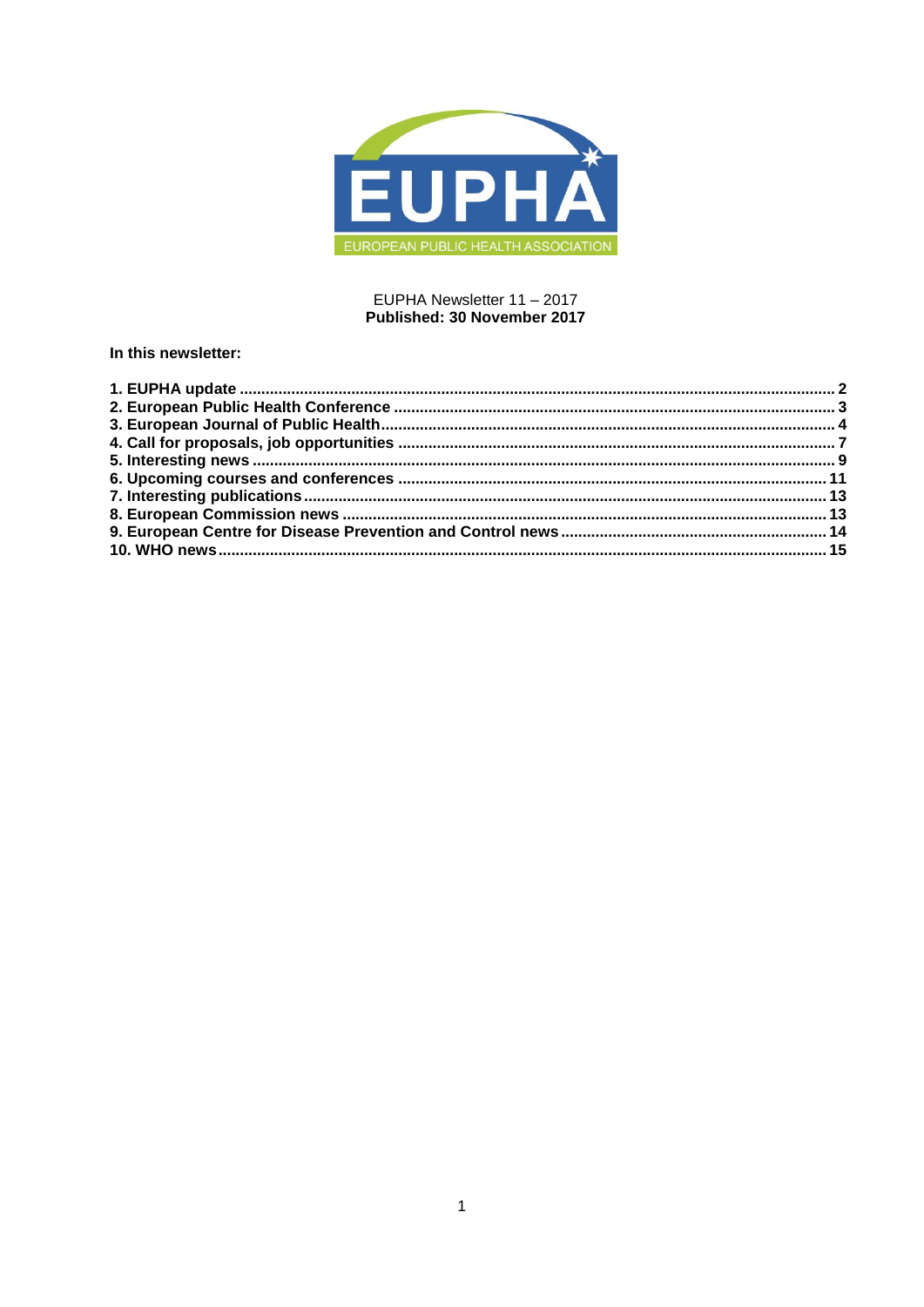# <span id="page-1-0"></span>**1. EUPHA update**

## **EUPHA joins statement 'I Pledge for a future EU Roma Framework which delivers'**

EUPHA has joined the statement by the European Public Health Alliance - EPHA: ‗I Pledge for a future EU Roma Framework which delivers' to the European Commission on the public consultation on the evaluation of the EU Framework for National Roma Integration Strategies up to 2020. You can find the full statement here: [https://epha.org/joint-statement-pledge-for-a-future-eu-roma-framework-which](https://epha.org/joint-statement-pledge-for-a-future-eu-roma-framework-which-delivers/)[delivers/](https://epha.org/joint-statement-pledge-for-a-future-eu-roma-framework-which-delivers/)

## **EUPHA at very successful Stockholm 2017**

The European public health conference in Stockholm, 1-4 November, can be described as very successful. With a new record of delegates (over 2'000) and a fully packed programme, this conference has provided an overview of all issues in public health in Europe at this moment. EUPHA through its sections, pillars and EUPHAnxt - has been very involved in setting the programme. Two plenary sessions, 10 pre conferences and 38 workshops were (co-) organised by EUPHA. During the conference, EUPHA also celebrated its 25th anniversary.

## **New EUPHA section on Health workforce research**

The EUPHA Governing Board - during its annual meeting on 1 November 2017 in Stockholm established a new EUPHA section on Health workforce research. This section started as a working group within the EUPHA section on Health services research, but the topic has become so important that a separate section is now put in place. Dr Ellen Kuhlmann, initiator of this section, has been elected the president of EUPHA - HWR.

[https://eupha.org/health-workforce-resea...](https://eupha.org/health-workforce-research)

# n-read

# transferring innovation in health

#### **To-reach at the European Public Health Conference held 1-4 November 2017 in Stockholm**

To-reach had a pre-conference, plenary and skills building seminar at the European Public Health Conference held in Stockholm on 1-4 November 2017:

- Pre-conference: Fostering Health Services and Systems Research in future research programmes
- Plenary: Successful health innovation: from the 'what' to the 'how', co-organised by WHO EURO, Observatory and TO-REACH consortium
- Skills building seminar: Future research priorities for more innovative and accessible health services and systems

The full conference programme is available [here](https://ephconference.eu/app/programme/programme.php) and can search for 'to-reach'. [www.to-reach.eu](http://www.to-reach.eu/) @toreachEU

# **EUPHA section on Sexual and Gender Minority Health (SGMH)**

In November 2016, a new section on Sexual and Gender Minority Health (SGMH) was created within EUPHA to meet the needs of this important and growing research field. We have seen a substantial increase in subscribers to the section during the year. However, not all EUPHA members may have updated their profiles over the past months. Therefore, we would like to draw your attention to the possibility join the section (via the EUPHA website) and stay up to date with our activities. Richard Bränström and Arjan van der Star - the EUPHA section on SGMH

## **EUPHA publishes the E-collection on Alcohol Consumption and Harmful Use of Alcohol**

"Alcohol consumption, and with it the burden of alcohol-related disease, is higher in Europe than anywhere in the world" write the authors of the latest e-collection from *European Journal of Public Health*.

This fascinating e-collection includes a special introduction and was created as EUPHA's support to its Estonian member, the Estonian Health Promotion Union. During the second half of 2017, Estonia holds the Presidency of the Council of the European Union.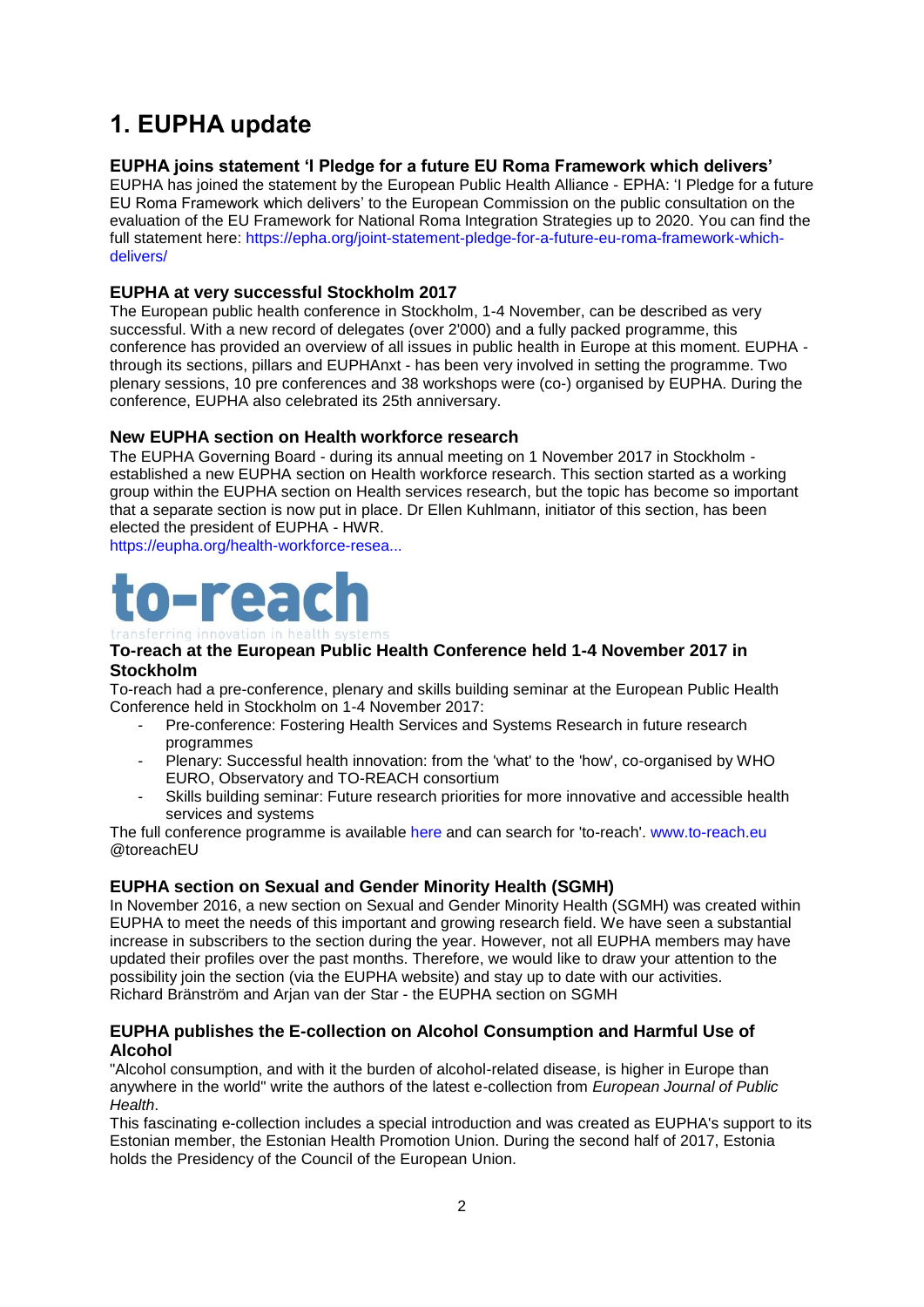Alcohol is a topic high on the agenda of the presidency and this e-collection serves as a robust evidence-base and valuable resource for public health researchers, advocates, and policy makers across Europe.

[https://academic.oup.com/eurpub/pages/harmful\\_use\\_of\\_alcohol](https://academic.oup.com/eurpub/pages/harmful_use_of_alcohol)



1<sup>ST</sup> WORLD CONGRESS ON **MIGRATION, ETHNICITY, RACE AND HEALTH** Diversity and Health 17-19 May 2018, EICC, Edinburgh

The MERH 2018 Congress is hosted by an independent, non-profit making company working under the auspices of The University of Edinburgh, the European Public Health Association and NHS Health Scotland. We intend to deliver you a memorable, affordable, academic and social programme in one of the most spectacular cities in the world.

Congress aims :

- To improve research, population health and health care for migrants and other discriminatedagainst populations
- To bring together policy, social science, clinical, social service and public health perspectives and share and transfer learning within and across countries.
- To examine contemporary problems across the globe and debate suggested solutions
- To Consider health effects of social, environmental and demographic change associated with population migration, and the effects on diseases and their causes
- To find ways to overcome differences in concepts and terminology so the field can be understood internationally in acceptable language.
- To provide opportunities for people to showcase their work and to meet to share experience and motivations
- To build networks that will last beyond the Congress itself

I look forward to welcoming you personally at the Congress.

Raj Bhopal, Chairman of the Executive Committee of the Congress

# <span id="page-2-0"></span>**2. European Public Health Conference**





## **11th European Public Health Conference: 'Winds of change: towards new ways of improving public health in Europe', Cankarjev Dom, Ljubljana, Slovenia, 28 November 1 December 2018**

The 10th European Public Health Conference in Stockholm was a great success. The conference, held from 1-4 November, was attended by a record number of 2,000 delegates from over 75 countries. They gathered to discuss and debate the state of global and European health from the perspective of research, policy, education and practices. The conference included 7 plenary sessions, 20 preconferences, over 75 workshops, 45 oral sessions, 40 pitch sessions and 20 poster walks.

In 2018 the 11th EPH Conference will be held in Ljubljana, Slovenia, from 28 November to 1 December. Theme of the conference is: Winds of change: towards new ways of improving public health in Europe. Plenary sessions address:

- Local community's responses to global health
- How can be address Sustainable Development Goals through public health action?
- Public health resources
- Public's awareness of public health challenges
- Health systems under pressure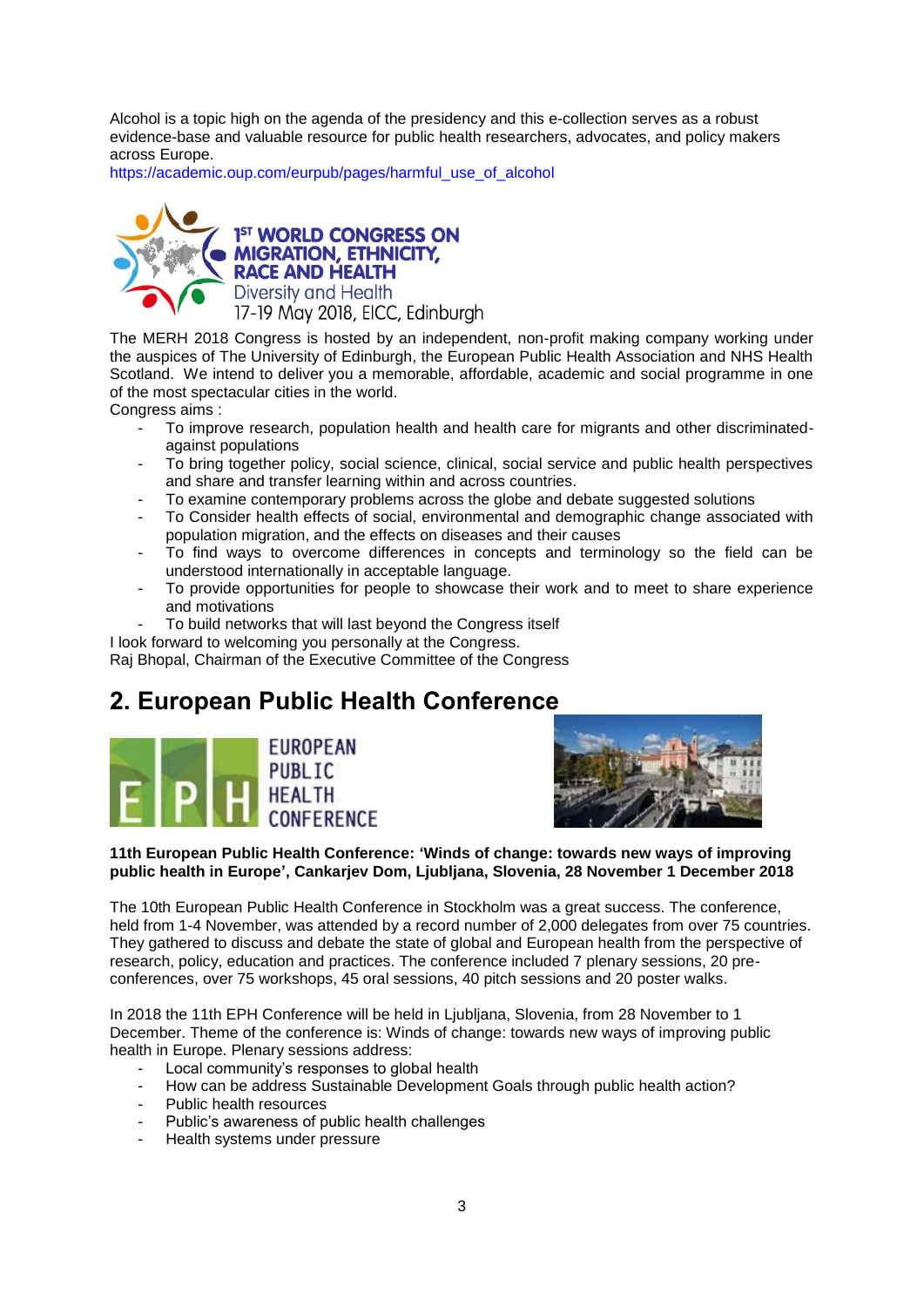Participate at Ljubljana 2018 by sharing your work with colleagues and learn from each other. Abstracts are invited for workshops and single presentations on all areas of public health research, practice, policy and education. Abstract submission is open from 1 February until 1 May 2018.

# <span id="page-3-0"></span>**3. European Journal of Public Health**



[The European Journal of Public Health](http://eurpub.oxfordjournals.org/) is a multidisciplinary journal in the field of public health.

The EJPH is published bimonthly. The journal provides a forum for discussion and debate of current international public health issues with a focus on the European region. In 2017, the impact factor of the journal is at 2.431. The 5-year impact factor is 2.664.

The EJPH is the official journal of EUPHA.

The European Journal of Public Health  $6<sup>th</sup>$  issue for 2017 is now available at: <https://academic.oup.com/eurpub/issue/27/6>

#### **Editorial**

[The digital technology revolution and its impact on the public's health](https://academic.oup.com/eurpub/article/27/6/947/4562484) [James Chauvin;](https://academic.oup.com/eurpub/search-results?f_Authors=James+Chauvin) [Marta Lomazzi](https://academic.oup.com/eurpub/search-results?f_Authors=Marta+Lomazzi) [\[Article\]](https://doi.org/10.1093/eurpub/ckx134)

#### **Health Services Research**

[Trajectories of long-term care in 28 EU countries: evidence from a time series analysis](https://academic.oup.com/eurpub/article/27/6/948/4557561) [Maria Michela Gianino;](https://academic.oup.com/eurpub/search-results?f_Authors=Maria+Michela+Gianino) [Jacopo Lenzi;](https://academic.oup.com/eurpub/search-results?f_Authors=Jacopo+Lenzi) [Maria Martorana;](https://academic.oup.com/eurpub/search-results?f_Authors=Maria+Martorana) [Marco Bonaudo;](https://academic.oup.com/eurpub/search-results?f_Authors=Marco+Bonaudo) [Maria Pia Fantini](https://academic.oup.com/eurpub/search-results?f_Authors=Maria+Pia+Fantini) ... [\[Article\]](https://doi.org/10.1093/eurpub/ckx177)

[The effect of a hepatitis pay-for-performance program on outcomes of patients undergoing antiviral](https://academic.oup.com/eurpub/article/27/6/955/4092870)  [therapy](https://academic.oup.com/eurpub/article/27/6/955/4092870)

[Tsung-Tai Chen;](https://academic.oup.com/eurpub/search-results?f_Authors=Tsung-Tai+Chen) [Ya-Seng \(Arthur\) Hsueh;](https://academic.oup.com/eurpub/search-results?f_Authors=Ya-Seng+(Arthur)+Hsueh) [Chun-Hsiung Ko;](https://academic.oup.com/eurpub/search-results?f_Authors=Chun-Hsiung+Ko) [Ling-Na Shih;](https://academic.oup.com/eurpub/search-results?f_Authors=Ling-Na+Shih) [Sien-Sing Yang](https://academic.oup.com/eurpub/search-results?f_Authors=Sien-Sing+Yang) [\[Article\]](https://doi.org/10.1093/eurpub/ckx114)

[Impact of resident and fellow changeovers on patient outcomes: a nationwide cross-sectional study](https://academic.oup.com/eurpub/article/27/6/960/3854996) [Jean-David Zeitoun;](https://academic.oup.com/eurpub/search-results?f_Authors=Jean-David+Zeitoun) [Jeanne Reboul-Marty;](https://academic.oup.com/eurpub/search-results?f_Authors=Jeanne+Reboul-Marty) [Jérémie H. Lefèvre](https://academic.oup.com/eurpub/search-results?f_Authors=J%c3%a9r%c3%a9mie+H.+Lef%c3%a8vre) [\[Article\]](https://doi.org/10.1093/eurpub/ckx072)

[Does obesity along with major depression or anxiety lead to higher use of health care and costs? A 6](https://academic.oup.com/eurpub/article/27/6/965/4111227) [year follow-up study](https://academic.oup.com/eurpub/article/27/6/965/4111227) [Yeshambel T. Nigatu;](https://academic.oup.com/eurpub/search-results?f_Authors=Yeshambel+T.+Nigatu) [Ute Bültmann;](https://academic.oup.com/eurpub/search-results?f_Authors=Ute+B%c3%bcltmann) [Robert A. Schoevers;](https://academic.oup.com/eurpub/search-results?f_Authors=Robert+A.+Schoevers) [Brenda W.J.H. Penninx;](https://academic.oup.com/eurpub/search-results?f_Authors=Brenda+W.J.H.+Penninx) [Sijmen A.](https://academic.oup.com/eurpub/search-results?f_Authors=Sijmen+A.+Reijneveld)  [Reijneveld](https://academic.oup.com/eurpub/search-results?f_Authors=Sijmen+A.+Reijneveld) [\[Article\]](https://doi.org/10.1093/eurpub/ckx126)

[Does public reporting influence quality, patient and provider's perspective, market share and](https://academic.oup.com/eurpub/article/27/6/972/4653117)  [disparities? A review](https://academic.oup.com/eurpub/article/27/6/972/4653117) [Vladimir Vukovic;](https://academic.oup.com/eurpub/search-results?f_Authors=Vladimir+Vukovic) [Paolo Parente;](https://academic.oup.com/eurpub/search-results?f_Authors=Paolo+Parente) [Paolo Campanella;](https://academic.oup.com/eurpub/search-results?f_Authors=Paolo+Campanella) [Adela Sulejmani;](https://academic.oup.com/eurpub/search-results?f_Authors=Adela+Sulejmani) [Walter Ricciardi](https://academic.oup.com/eurpub/search-results?f_Authors=Walter+Ricciardi) ... **[\[Article\]](https://doi.org/10.1093/eurpub/ckx145)** 

[Validation of a short-form questionnaire to check patients' adherence to antibiotic treatments in an](https://academic.oup.com/eurpub/article/27/6/978/4563655)  [outpatient setting](https://academic.oup.com/eurpub/article/27/6/978/4563655) [Carole Treibich;](https://academic.oup.com/eurpub/search-results?f_Authors=Carole+Treibich) [Bruno Ventelou](https://academic.oup.com/eurpub/search-results?f_Authors=Bruno+Ventelou) [\[Article\]](https://doi.org/10.1093/eurpub/ckx146)

#### **Child and Adolescent Health**

[Road injuries, health burden, but not fatalities make 12-](https://academic.oup.com/eurpub/article/27/6/981/3603401) to 17-year olds a high risk group in the **[Netherlands](https://academic.oup.com/eurpub/article/27/6/981/3603401)** [Divera A.M. Twisk;](https://academic.oup.com/eurpub/search-results?f_Authors=Divera+A.M.+Twisk) [Niels M. Bos;](https://academic.oup.com/eurpub/search-results?f_Authors=Niels+M.+Bos) [Wendy A.M. Weijermars](https://academic.oup.com/eurpub/search-results?f_Authors=Wendy+A.M.+Weijermars) [\[Article\]](https://doi.org/10.1093/eurpub/ckx045)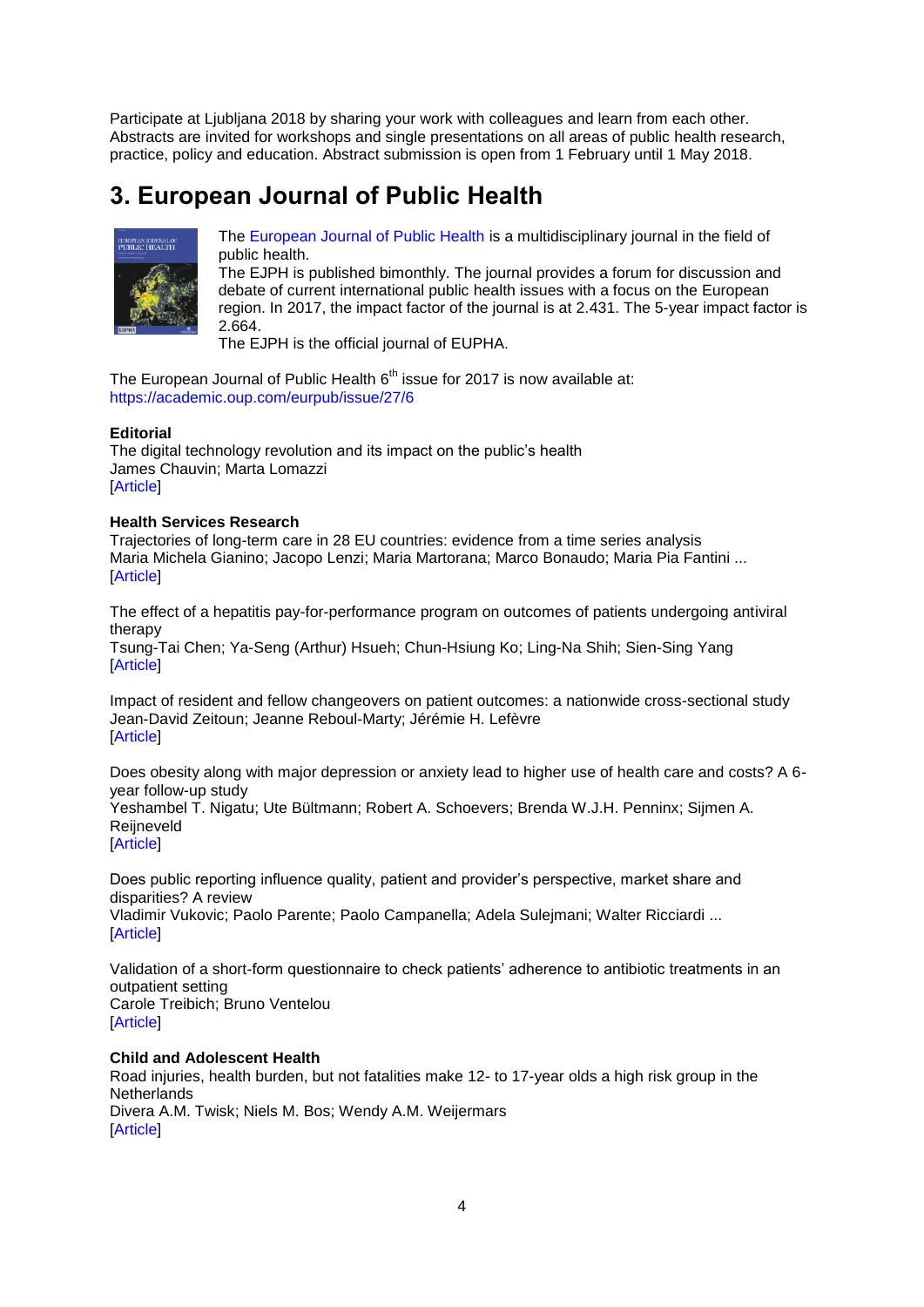[Associations between self-rated health, mental health problems and physical inactivity among urban](https://academic.oup.com/eurpub/article/27/6/984/3806840)  [adolescents](https://academic.oup.com/eurpub/article/27/6/984/3806840)

[Marketa Lachytova;](https://academic.oup.com/eurpub/search-results?f_Authors=Marketa+Lachytova) [Zuzana Katreniakova;](https://academic.oup.com/eurpub/search-results?f_Authors=Zuzana+Katreniakova) [Pavol Mikula;](https://academic.oup.com/eurpub/search-results?f_Authors=Pavol+Mikula) [Marian Jendrichovsky;](https://academic.oup.com/eurpub/search-results?f_Authors=Marian+Jendrichovsky) [Iveta Nagyova](https://academic.oup.com/eurpub/search-results?f_Authors=Iveta+Nagyova) [\[Article\]](https://doi.org/10.1093/eurpub/ckx051)

[A systematic literature review on the use and outcomes of maternal and child healthcare services by](https://academic.oup.com/eurpub/article/27/6/990/4582891)  [undocumented migrants in Europe](https://academic.oup.com/eurpub/article/27/6/990/4582891)

[Lea de Jong;](https://academic.oup.com/eurpub/search-results?f_Authors=Lea+de+Jong) [Milena Pavlova;](https://academic.oup.com/eurpub/search-results?f_Authors=Milena+Pavlova) [Marjolein Winters;](https://academic.oup.com/eurpub/search-results?f_Authors=Marjolein+Winters) [Bernd Rechel](https://academic.oup.com/eurpub/search-results?f_Authors=Bernd+Rechel) [\[Article\]](https://doi.org/10.1093/eurpub/ckx181)

#### **Aging and Health**

[Activation of older patients through PRACTA intervention for primary healthcare doctors: does the](https://academic.oup.com/eurpub/article/27/6/998/4565552)  [method matter?](https://academic.oup.com/eurpub/article/27/6/998/4565552)

[Marta Rzadkiewicz;](https://academic.oup.com/eurpub/search-results?f_Authors=Marta+Rzadkiewicz) [Joanna Chylinska;](https://academic.oup.com/eurpub/search-results?f_Authors=Joanna+Chylinska) [Mariusz Jaworski;](https://academic.oup.com/eurpub/search-results?f_Authors=Mariusz+Jaworski) [Magdalena Lazarewicz;](https://academic.oup.com/eurpub/search-results?f_Authors=Magdalena+Lazarewicz) [Miroslawa Adamus](https://academic.oup.com/eurpub/search-results?f_Authors=Miroslawa+Adamus)

#### ... [\[Article\]](https://doi.org/10.1093/eurpub/ckx129)

[Explaining the impact of poverty on old-age frailty in Europe: material, psychosocial and behavioural](https://academic.oup.com/eurpub/article/27/6/1003/3859125)  [factors](https://academic.oup.com/eurpub/article/27/6/1003/3859125) [Erwin Stolz;](https://academic.oup.com/eurpub/search-results?f_Authors=Erwin+Stolz) [Hannes Mayerl;](https://academic.oup.com/eurpub/search-results?f_Authors=Hannes+Mayerl) [Anja Waxenegger;](https://academic.oup.com/eurpub/search-results?f_Authors=Anja+Waxenegger) [Wolfgang Freidl](https://academic.oup.com/eurpub/search-results?f_Authors=Wolfgang+Freidl) [\[Article\]](https://doi.org/10.1093/eurpub/ckx079)

[Do work and family care histories predict health in older women?](https://academic.oup.com/eurpub/article/27/6/1010/4210289) [Rebecca Benson;](https://academic.oup.com/eurpub/search-results?f_Authors=Rebecca+Benson) [Karen Glaser;](https://academic.oup.com/eurpub/search-results?f_Authors=Karen+Glaser) [Laurie M. Corna;](https://academic.oup.com/eurpub/search-results?f_Authors=Laurie+M.+Corna) [Loretta G. Platts;](https://academic.oup.com/eurpub/search-results?f_Authors=Loretta+G.+Platts) [Giorgio Di Gessa](https://academic.oup.com/eurpub/search-results?f_Authors=Giorgio+Di+Gessa) ... [\[Article\]](https://doi.org/10.1093/eurpub/ckx128)

[Influenza and pneumococcal vaccination in older adults living in nursing home: a survival analysis on](https://academic.oup.com/eurpub/article/27/6/1016/4562486)  [the shelter study](https://academic.oup.com/eurpub/article/27/6/1016/4562486) [Andrea Poscia;](https://academic.oup.com/eurpub/search-results?f_Authors=Andrea+Poscia) [Agnese Collamati;](https://academic.oup.com/eurpub/search-results?f_Authors=Agnese+Collamati) [Angelo Carfì;](https://academic.oup.com/eurpub/search-results?f_Authors=Angelo+Carf%c3%ac) [Eva Topinkova;](https://academic.oup.com/eurpub/search-results?f_Authors=Eva+Topinkova) [Tomas Richter](https://academic.oup.com/eurpub/search-results?f_Authors=Tomas+Richter) ... [\[Article\]](https://doi.org/10.1093/eurpub/ckx150)

#### **Mental Health**

[The long-term impact of a change in Effort–Reward imbalance on mental health—results from the](https://academic.oup.com/eurpub/article/27/6/1021/3857718)  [prospective MAN-GO study](https://academic.oup.com/eurpub/article/27/6/1021/3857718) [Amira Barrech;](https://academic.oup.com/eurpub/search-results?f_Authors=Amira+Barrech) [Natalie Riedel;](https://academic.oup.com/eurpub/search-results?f_Authors=Natalie+Riedel) [Jian Li;](https://academic.oup.com/eurpub/search-results?f_Authors=Jian+Li) [Raphael M. Herr;](https://academic.oup.com/eurpub/search-results?f_Authors=Raphael+M.+Herr) [Kathrin Mörtl](https://academic.oup.com/eurpub/search-results?f_Authors=Kathrin+M%c3%b6rtl) ...

[\[Article\]](https://doi.org/10.1093/eurpub/ckx068)

[Sex-specific associations of different anthropometric indices with acute and chronic insomnia](https://academic.oup.com/eurpub/article/27/6/1026/4562481) [Valentina A. Andreeva;](https://academic.oup.com/eurpub/search-results?f_Authors=Valentina+A.+Andreeva) [Marion J. Torres;](https://academic.oup.com/eurpub/search-results?f_Authors=Marion+J.+Torres) [Nathalie Druesne-Pecollo;](https://academic.oup.com/eurpub/search-results?f_Authors=Nathalie+Druesne-Pecollo) [Damien Léger;](https://academic.oup.com/eurpub/search-results?f_Authors=Damien+L%c3%a9ger) [Paloma Gonzalez](https://academic.oup.com/eurpub/search-results?f_Authors=Paloma+Gonzalez)

#### ... [\[Article\]](https://doi.org/10.1093/eurpub/ckx123)

[Regional contextual determinants of internet addiction among college students: a representative](https://academic.oup.com/eurpub/article/27/6/1032/4565553)  [nationwide study of China](https://academic.oup.com/eurpub/article/27/6/1032/4565553) [Tingzhong Yang;](https://academic.oup.com/eurpub/search-results?f_Authors=Tingzhong+Yang) [Lingwei Yu;](https://academic.oup.com/eurpub/search-results?f_Authors=Lingwei+Yu) [John L. Oliffe;](https://academic.oup.com/eurpub/search-results?f_Authors=John+L.+Oliffe) [Shuhan Jiang;](https://academic.oup.com/eurpub/search-results?f_Authors=Shuhan+Jiang) [Qi Si](https://academic.oup.com/eurpub/search-results?f_Authors=Qi+Si) [\[Article\]](https://doi.org/10.1093/eurpub/ckx141)

[Short-run and long-run effects of unemployment on suicides: does welfare regime matter?](https://academic.oup.com/eurpub/article/27/6/1038/4557563) [Paweł Gajewski;](https://academic.oup.com/eurpub/search-results?f_Authors=Pawe%c5%82+Gajewski) [Kateryna Zhukovska](https://academic.oup.com/eurpub/search-results?f_Authors=Kateryna+Zhukovska) [\[Article\]](https://doi.org/10.1093/eurpub/ckx180)

[Secondary stressors are associated with probable psychological morbidity after flooding: a cross](https://academic.oup.com/eurpub/article/27/6/1042/4566124)[sectional analysis](https://academic.oup.com/eurpub/article/27/6/1042/4566124) [Elizabeth L. Tempest;](https://academic.oup.com/eurpub/search-results?f_Authors=Elizabeth+L.+Tempest) [English National Study on Flooding and Health Study Group;](https://academic.oup.com/eurpub/search-results?f_Authors=English+National+Study+on+Flooding+and+Health+Study+Group) [Ben Carter;](https://academic.oup.com/eurpub/search-results?f_Authors=Ben+Carter) [Charles R. Beck;](https://academic.oup.com/eurpub/search-results?f_Authors=Charles+R.+Beck) [G. James Rubin](https://academic.oup.com/eurpub/search-results?f_Authors=G.+James+Rubin) [\[Article\]](https://doi.org/10.1093/eurpub/ckx182)

# **Socioeconomic determinants**

#### **[Editor's Choice](https://academic.oup.com/eurpub/search-results?f_OUPSeries=Editor)**

[Interventions to improve social determinants of health among elderly ethnic minority groups: a review](https://academic.oup.com/eurpub/article/27/6/1048/4582890)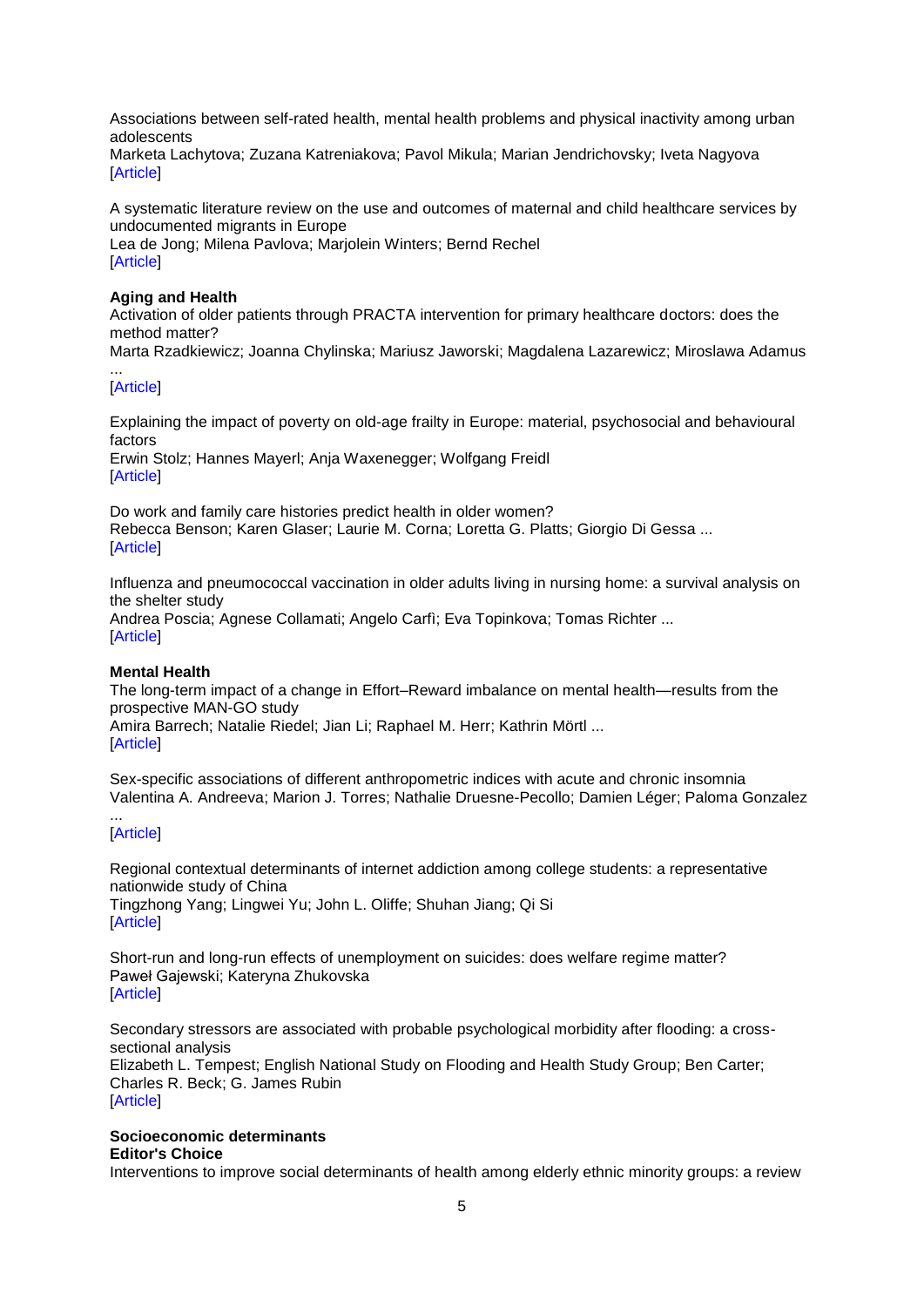[Michelle S. Pool;](https://academic.oup.com/eurpub/search-results?f_Authors=Michelle+S.+Pool) [Charles O. Agyemang;](https://academic.oup.com/eurpub/search-results?f_Authors=Charles+O.+Agyemang) [Martin Smalbrugge](https://academic.oup.com/eurpub/search-results?f_Authors=Martin+Smalbrugge) [\[Article\]](https://doi.org/10.1093/eurpub/ckx178)

[Socioeconomic differences in the pathways to diagnosis of coronary heart disease: a qualitative study](https://academic.oup.com/eurpub/article/27/6/1055/4583472) [Sara Lena Schröder;](https://academic.oup.com/eurpub/search-results?f_Authors=Sara+Lena+Schr%c3%b6der) [Astrid Fink;](https://academic.oup.com/eurpub/search-results?f_Authors=Astrid+Fink) [Laura Hoffmann;](https://academic.oup.com/eurpub/search-results?f_Authors=Laura+Hoffmann) [Nadine Schumann;](https://academic.oup.com/eurpub/search-results?f_Authors=Nadine+Schumann) [Olaf Martin](https://academic.oup.com/eurpub/search-results?f_Authors=Olaf+Martin) ... [\[Article\]](https://doi.org/10.1093/eurpub/ckx147)

[Working conditions in the explanation of occupational inequalities in sickness absence in the French](https://academic.oup.com/eurpub/article/27/6/1061/3854990)  [SUMER study](https://academic.oup.com/eurpub/article/27/6/1061/3854990)

[Isabelle Niedhammer;](https://academic.oup.com/eurpub/search-results?f_Authors=Isabelle+Niedhammer) [Thomas Lesuffleur;](https://academic.oup.com/eurpub/search-results?f_Authors=Thomas+Lesuffleur) [Sarah Memmi;](https://academic.oup.com/eurpub/search-results?f_Authors=Sarah+Memmi) [Jean-François Chastang](https://academic.oup.com/eurpub/search-results?f_Authors=Jean-Fran%c3%a7ois+Chastang) [\[Article\]](https://doi.org/10.1093/eurpub/ckx052)

[Socioeconomic position and mortality risk of smoking: evidence from the English Longitudinal Study of](https://academic.oup.com/eurpub/article/27/6/1068/3803431)  [Ageing \(ELSA\)](https://academic.oup.com/eurpub/article/27/6/1068/3803431)

[Dan Lewer;](https://academic.oup.com/eurpub/search-results?f_Authors=Dan+Lewer) [Martin McKee;](https://academic.oup.com/eurpub/search-results?f_Authors=Martin+McKee) [Antonio Gasparrini;](https://academic.oup.com/eurpub/search-results?f_Authors=Antonio+Gasparrini) [Aaron Reeves;](https://academic.oup.com/eurpub/search-results?f_Authors=Aaron+Reeves) [Cesar de Oliveira](https://academic.oup.com/eurpub/search-results?f_Authors=Cesar+de+Oliveira) [\[Article\]](https://doi.org/10.1093/eurpub/ckx059)

[Understanding the relation between socioeconomic position and inflammation in post-menopausal](https://academic.oup.com/eurpub/article/27/6/1074/3857721)  [women: education, income and occupational prestige](https://academic.oup.com/eurpub/article/27/6/1074/3857721) [Jolene Masters Pedersen;](https://academic.oup.com/eurpub/search-results?f_Authors=Jolene+Masters+Pedersen) [Esben Budtz-Jørgensen;](https://academic.oup.com/eurpub/search-results?f_Authors=Esben+Budtz-J%c3%b8rgensen) [Anneclaire De Roos;](https://academic.oup.com/eurpub/search-results?f_Authors=Anneclaire+De+Roos) [Lorena Garcia;](https://academic.oup.com/eurpub/search-results?f_Authors=Lorena+Garcia) [Rikke Lund](https://academic.oup.com/eurpub/search-results?f_Authors=Rikke+Lund)

#### ... [\[Article\]](https://doi.org/10.1093/eurpub/ckx070)

#### **Screening**

[The importance of people's values and preferences for colorectal cancer screening participation](https://academic.oup.com/eurpub/article/27/6/1079/2970086) [Kaisa Fritzell;](https://academic.oup.com/eurpub/search-results?f_Authors=Kaisa+Fritzell) [Kerstin Stake Nilsson;](https://academic.oup.com/eurpub/search-results?f_Authors=Kerstin+Stake+Nilsson) [Anna Jervaeus;](https://academic.oup.com/eurpub/search-results?f_Authors=Anna+Jervaeus) [Rolf Hultcrantz;](https://academic.oup.com/eurpub/search-results?f_Authors=Rolf+Hultcrantz) [Yvonne Wengström](https://academic.oup.com/eurpub/search-results?f_Authors=Yvonne+Wengstr%c3%b6m) [\[Article\]](https://doi.org/10.1093/eurpub/ckw266)

[Perception and use of Pap smear screening among rural and urban women in Romania](https://academic.oup.com/eurpub/article/27/6/1084/4065272) [Mihaela Grigore;](https://academic.oup.com/eurpub/search-results?f_Authors=Mihaela+Grigore) [Razvan Popovici;](https://academic.oup.com/eurpub/search-results?f_Authors=Razvan+Popovici) [Anda Pristavu;](https://academic.oup.com/eurpub/search-results?f_Authors=Anda+Pristavu) [Ana Maria Grigore;](https://academic.oup.com/eurpub/search-results?f_Authors=Ana+Maria+Grigore) [Mioara Matei](https://academic.oup.com/eurpub/search-results?f_Authors=Mioara+Matei) ... [\[Article\]](https://doi.org/10.1093/eurpub/ckx112)

[Advancing the evaluation of cervical cancer screening: development and application of a longitudinal](https://academic.oup.com/eurpub/article/27/6/1089/3860926)  [adherence metric](https://academic.oup.com/eurpub/article/27/6/1089/3860926)

[Kine Pedersen;](https://academic.oup.com/eurpub/search-results?f_Authors=Kine+Pedersen) [Emily A. Burger;](https://academic.oup.com/eurpub/search-results?f_Authors=Emily+A.+Burger) [Suzanne Campbell;](https://academic.oup.com/eurpub/search-results?f_Authors=Suzanne+Campbell) [Mari Nygård;](https://academic.oup.com/eurpub/search-results?f_Authors=Mari+Nyg%c3%a5rd) [Eline Aas](https://academic.oup.com/eurpub/search-results?f_Authors=Eline+Aas) ... European Journal of Public Health, Volume 27, Issue 6, 1 December 2017, Pages 1089–1094, <https://doi.org/10.1093/eurpub/ckx073> **[Article]** 

[Monthly variation in mammographic screening attendance in Norway](https://academic.oup.com/eurpub/article/27/6/1095/4317402) [Kaitlyn M. Tsuruda;](https://academic.oup.com/eurpub/search-results?f_Authors=Kaitlyn+M.+Tsuruda) [Sameer Bhargava;](https://academic.oup.com/eurpub/search-results?f_Authors=Sameer+Bhargava) [Gunhild Mangerud;](https://academic.oup.com/eurpub/search-results?f_Authors=Gunhild+Mangerud) [Silje Sagstad;](https://academic.oup.com/eurpub/search-results?f_Authors=Silje+Sagstad) [Solveig S. H. Hofvind](https://academic.oup.com/eurpub/search-results?f_Authors=Solveig+S.+H.+Hofvind) [\[Article\]](https://doi.org/10.1093/eurpub/ckx112)

#### **Miscellaneous**

[Cocaine contamination of banknotes: a review](https://academic.oup.com/eurpub/article/27/6/1097/3976036) [Gianmarco Troiano;](https://academic.oup.com/eurpub/search-results?f_Authors=Gianmarco+Troiano) [Isabella Mercurio;](https://academic.oup.com/eurpub/search-results?f_Authors=Isabella+Mercurio) [Marco Golfera;](https://academic.oup.com/eurpub/search-results?f_Authors=Marco+Golfera) [Nicola Nante;](https://academic.oup.com/eurpub/search-results?f_Authors=Nicola+Nante) [Paola Melai](https://academic.oup.com/eurpub/search-results?f_Authors=Paola+Melai) ... [\[Article\]](https://doi.org/10.1093/eurpub/ckx100)

[Maternal serum bisphenol A levels and risk of pre-eclampsia: a nested case–control study](https://academic.oup.com/eurpub/article/27/6/1102/4653120) [Yunzhen Ye;](https://academic.oup.com/eurpub/search-results?f_Authors=Yunzhen+Ye) [Qiongjie Zhou;](https://academic.oup.com/eurpub/search-results?f_Authors=Qiongjie+Zhou) [Liping Feng;](https://academic.oup.com/eurpub/search-results?f_Authors=Liping+Feng) [Jiangnan Wu;](https://academic.oup.com/eurpub/search-results?f_Authors=Jiangnan+Wu) [Yu Xiong](https://academic.oup.com/eurpub/search-results?f_Authors=Yu+Xiong) ... [\[Article\]](https://doi.org/10.1093/eurpub/ckx148)

[Haemorrhagic fever with renal syndrome in Montenegro, 2004–14](https://academic.oup.com/eurpub/article/27/6/1108/4372139) [Zoran Vratnica;](https://academic.oup.com/eurpub/search-results?f_Authors=Zoran+Vratnica) [Luca Busani;](https://academic.oup.com/eurpub/search-results?f_Authors=Luca+Busani) [Željka Zeković;](https://academic.oup.com/eurpub/search-results?f_Authors=%c5%bdeljka+Zekovi%c4%87) [Božidarka Rakočević;](https://academic.oup.com/eurpub/search-results?f_Authors=Bo%c5%beidarka+Rako%c4%8devi%c4%87) [Sanja Medenica](https://academic.oup.com/eurpub/search-results?f_Authors=Sanja+Medenica) ... [\[Article\]](https://doi.org/10.1093/eurpub/ckx149)

[Epidemiology of chronic respiratory diseases and associated factors in the adult Italian population](https://academic.oup.com/eurpub/article/27/6/1110/3979522) [Gianluigi Ferrante;](https://academic.oup.com/eurpub/search-results?f_Authors=Gianluigi+Ferrante) [Sandro Baldissera;](https://academic.oup.com/eurpub/search-results?f_Authors=Sandro+Baldissera) [Stefano Campostrini](https://academic.oup.com/eurpub/search-results?f_Authors=Stefano+Campostrini) European Journal of Public Health, Volume 27, Issue 6, 1 December 2017, Pages 1118, [\[Article\]](https://doi.org/10.1093/eurpub/ckx109)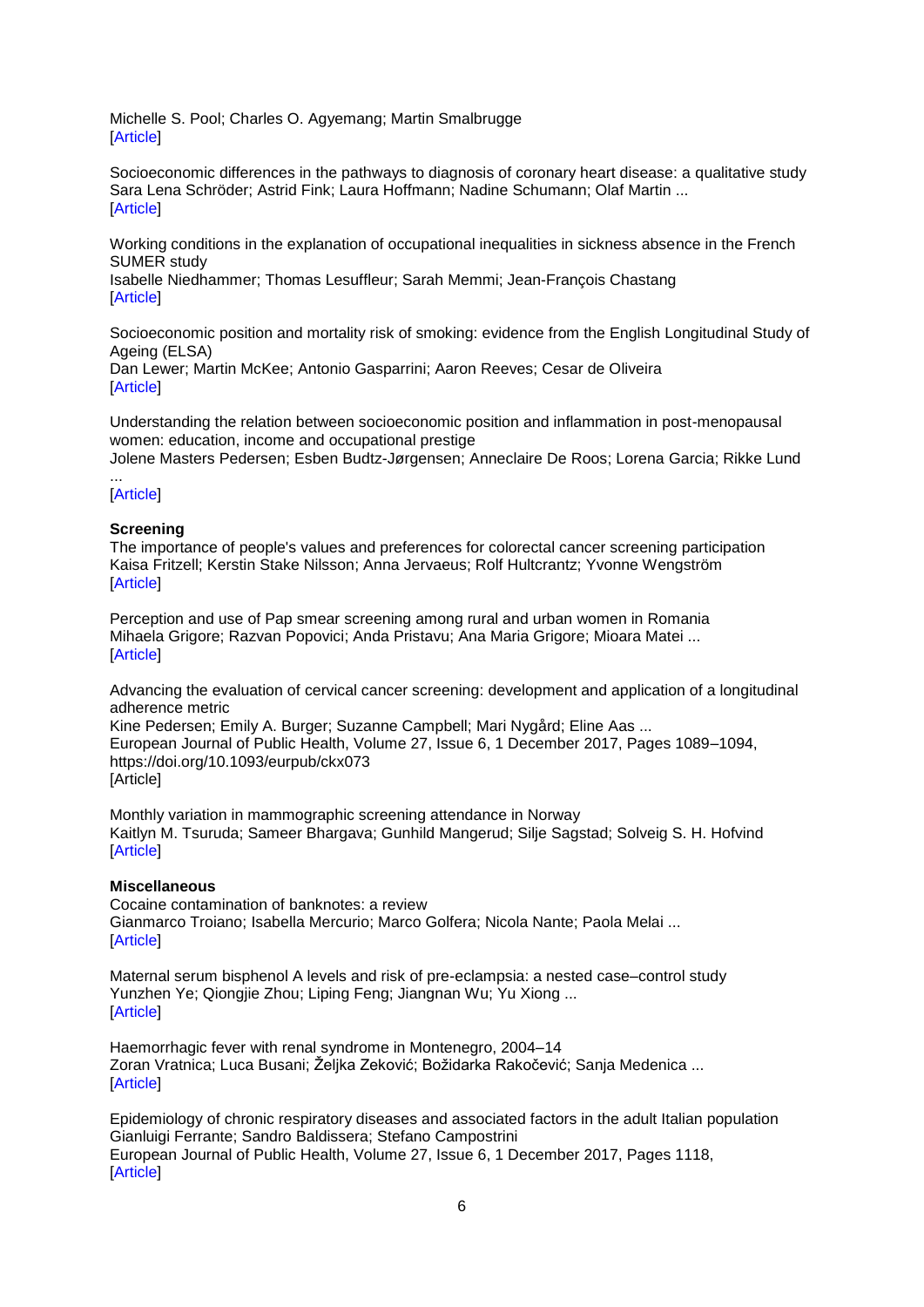#### **European Public Health News**

[European Public Health News](https://academic.oup.com/eurpub/article/27/6/1119/4653132) [Dineke Zeegers Paget](https://academic.oup.com/eurpub/search-results?f_Authors=Dineke+Zeegers+Paget) [\[Article\]](https://doi.org/10.1093/eurpub/ckx190)

# <span id="page-6-0"></span>**4. Call for proposals, job opportunities**

#### **University of Glasgow: Two Fellowships available**

There are two fellowships available. Depending on the postholder's research focus, (s)he will be a member of either the Institute of Health and Wellbeing and/or the School of Social and Political Sciences. He/she will be expected to further develop existing quantitative social science skills while applying them to health research within the MRC remit. Specifically, the fellowships require expert knowledge in the area of quantitative or computational social science. The post-holder will be required to develop a personal programme of interdisciplinary health-related research relevant to research strengths in the School of Social and Political Sciences (SSPS) and/or the Institute of Health and Wellbeing (IHW). To develop, conduct and publish research in the chosen field; to take the lead or work in collaboration with colleagues, including management of the research programme; to develop and submit research funding applications; and to conduct and publish research in high impact peerreviewed international journals or other high-quality venues. For further details and to submit an application see vacancy number 019687 at [https://udcf.gla.ac.uk/it/iframe/jobs/.](https://udcf.gla.ac.uk/it/iframe/jobs/) Closing date: 17 December 2017.

#### **University of Warwick: research fellow**

Warwick Evidence is seeking to appoint a Research Fellow in Health Technology Assessment to contribute to the expanding programme of Health Technology Assessment in Warwick Medical School (WMS). Warwick Evidence, one of nine health technology assessment and evidence synthesis teams in the UK. The main focus of your work will be in providing systematic review expertise in clinical effectiveness and epidemiology to health technology assessments for the National Institute for Health Research Health Technology Assessment (NIHR HTA) programme, for the National Institute for Health and Care Excellence (NICE) and for other policy makers. You will support teams reporting for single and multiple technology appraisals (STAs and MTAs), diagnostic assessments (DARs) and other review processes. You will undertake other systematic reviews and evidence syntheses, and progress the development of the field through evidence synthesis and methodology research. You will work with a multidisciplinary team of information specialists, health economists, statisticians, modellers and clinical effectiveness systematic reviewers in appraising evidence on the clinical and cost effectiveness of health technologies, including drugs, devices and diagnostics. Work undertaken will directly inform health policy at a national level.

You will have extensive experience of systematic reviewing techniques, knowledge of HTA and a PhD in a relevant field. We welcome experience of undertaking HTA in a specialist area of interest (e.g. survival analysis, diagnostics, pharmacology, network meta-analysis). You will enjoy working as part of a team and meeting tight deadlines. You will be a good communicator, be highly organised and accurate in your approach to work, and have excellent writing skills.

Informal enquiries are welcome and should be directed to:

Prof Aileen Clarke Email: [Aileen.Clarke@warwick.ac.uk.](mailto:Aileen.Clarke@warwick.ac.uk)

#### **University of Warwick: senior research fellow**

#### [http://www.jobs.ac.uk/job/BFN744/researc...](http://www.jobs.ac.uk/job/BFN744/research-fellow-79177-117/)

Warwick Evidence is seeking to appoint a Senior Research Fellow in Health Technology Assessment to contribute to the expanding programme of Health Technology Assessment in Warwick Medical School (WMS). Warwick Evidence, one of nine health technology assessment and evidence synthesis teams in the UK. The main focus of your work will be in providing systematic review expertise in clinical effectiveness and epidemiology to health technology assessments for the National Institute for Health Research Health Technology Assessment (NIHR HTA) programme, for the National Institute for Health and Care Excellence (NICE) and for other policy makers. You will support teams reporting for single and multiple technology appraisals (STAs and MTAs), diagnostic assessments (DARs) and other review processes. You will undertake other systematic reviews and evidence syntheses, and progress the development of the field through evidence synthesis and methodology research. You will work with a multidisciplinary team of information specialists, health economists, statisticians, modellers and clinical effectiveness systematic reviewers in appraising evidence on the clinical and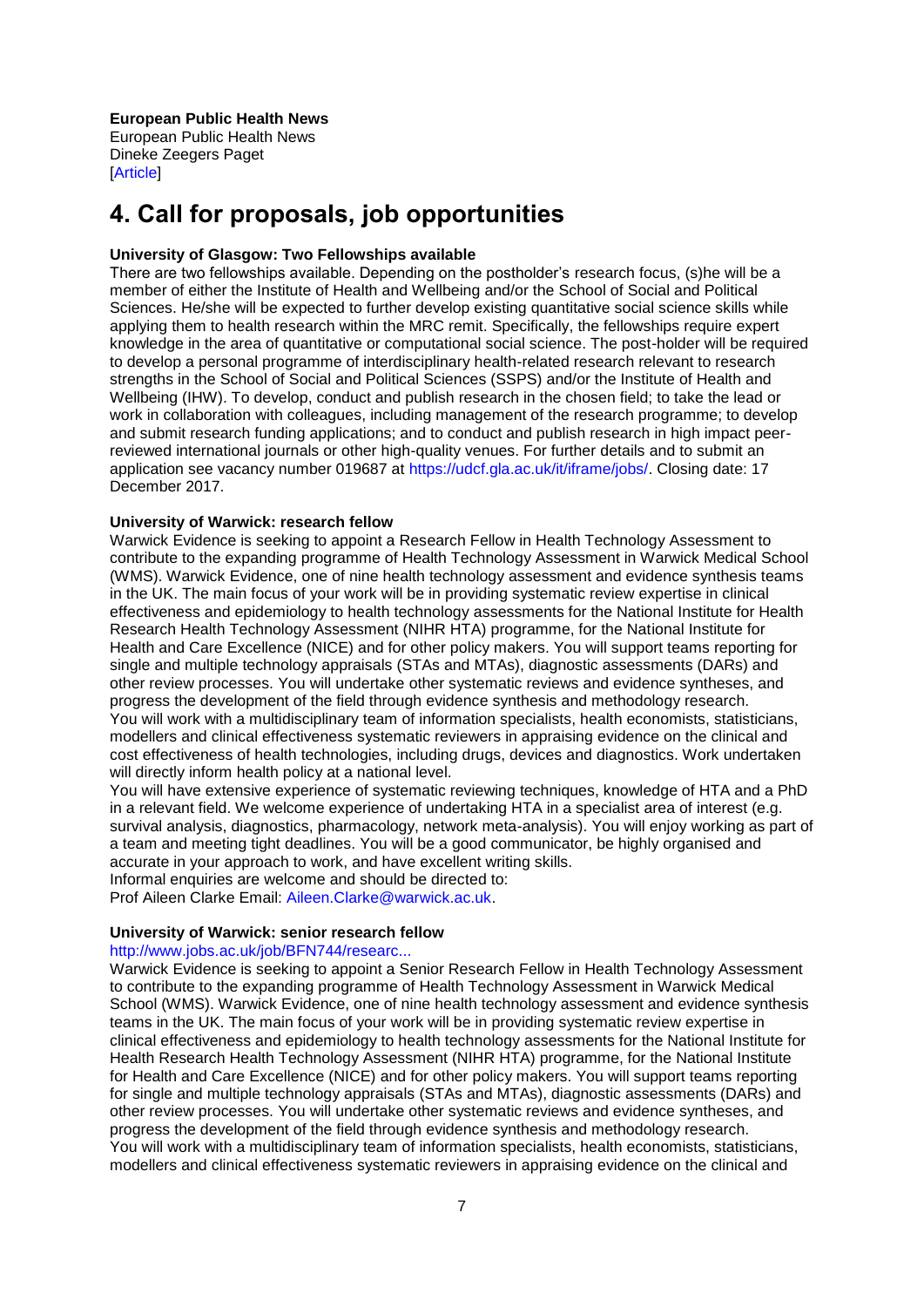cost effectiveness of health technologies, including drugs, devices and diagnostics. Work undertaken will directly inform health policy at a national level.

You will have extensive experience of systematic reviewing techniques, knowledge of HTA and a PhD in a relevant field. We welcome experience of undertaking HTA in a specialist area of interest (e.g. survival analysis, diagnostics, pharmacology, network meta-analysis). You will enjoy working as part of a team and meeting tight deadlines. You will be a good communicator, be highly organised and accurate in your approach to work, and have excellent writing skills.

Informal enquiries are welcome and should be directed to: Prof Aileen Clarke Email: [Aileen.Clarke@warwick.ac.uk.](mailto:Aileen.Clarke@warwick.ac.uk)

#### **University of Alberta is looking for a Dean of the school of public health**

Closing Date: Will remain open until filled

Location: 3-300 Edmonton Clinic Health Academy, 11405 87 Ave, Edmonton, AB T6G 1C9 The University of Alberta invites applications, nominations and expressions of interest for the position of Dean, School of Public Health. The appointment, for an initial five-year term, beings July 1, 2018. This is an exceptional opportunity to build upon a strong foundation and to provide leadership to a rapidly growing School positioned to meet demand for relevant research and highly trained leaders in public health.

Located in Edmonton, the University of Alberta is one of Canada's top teaching and research universities, with an international reputation for excellence. Home to more than 39,000 students from 147 countries and 15,000 faculty and staff, the University attracts nearly \$480 million in sponsored research funding.

The School of Public Health is committed to advancing health through interdisciplinary inquiry and by working with partners in promoting health and wellness, protecting health, preventing disease and injury, and reducing health inequalities locally, nationally and globally. In 2006, the University of Alberta was the first Canadian institution to establish an accredited, free-standing school of public health. In the short time since its inception, the School has achieved accreditation by the Council on Education for Public Health, the first school in Canada to have done so.

Home to 250 graduate students, 36 tenured and tenure-track faculty, and 114 administrative and research staff, the School is comprised of several research centres and offers three graduate-level degree programs, including master of public health (MPH), master of science (MSc) and doctor of philosophy (PhD). In addition, the School offers professional development in the form of a Fellowship in Health System Improvement and a Professional Certificate in Public Health.

Reporting to the Provost and Vice-President (Academic), the Dean is responsible for leading all aspects of the School's operations, including budget and fund development, fostering an environment in which world-leading research and excellence in teaching and engaged scholarship flourish.

The successful candidate will possess an earned doctorate, will be appointed to a continuing position at the rank of full Professor, and have a distinguished record of scholarly achievement as well as progressive and relevant experience providing outstanding senior academic and administrative leadership. As the leader of a diverse, growing School, the Dean must demonstrate a collaborative, strategic, consensus oriented approach and have exceptional people leadership and administrative management skills.

This is an exciting and challenging opportunity to serve in an important leadership role at one of Canada's top universities. To learn more, please contact Danielle Conn or Cameron Geldart at 604.926.0005. To apply, please forward a letter of introduction, an up-to-date CV as well as a list of three references, in confidence, to [danielle@thegeldartgroup.com.](mailto:danielle@thegeldartgroup.com)

#### **United Nations Population Fund (UNFPA) is now accepting applications for its Leadership Pool Initiative**

The United Nations Population Fund (UNFPA) is now accepting applications for its Leadership Pool Initiative, which is an exclusive roster of pre-assessed candidates used as a source for filling future international rotation posts within UNFPA.

You are invited to apply to one or more of the following job types in the UNFPA Leadership Pool:

- [Representative, D-1](https://erecruit.partneragencies.org/psc/UNDPP1HRE/EMPLOYEE/HRMS/c/HRS_HRAM.HRS_CE.GBL?Page=HRS_CE_JOB_DTLandAction=AandJobOpeningId=12874andSiteId=1andPostingSeq=1)
- [Representative, P-5](https://erecruit.partneragencies.org/psc/UNDPP1HRE/EMPLOYEE/HRMS/c/HRS_HRAM.HRS_CE.GBL?Page=HRS_CE_JOB_DTLandAction=AandJobOpeningId=12875andSiteId=1andPostingSeq=1)
- [Deputy Representative, P-5](https://erecruit.partneragencies.org/psc/UNDPP1HRE/EMPLOYEE/HRMS/c/HRS_HRAM.HRS_CE.GBL?Page=HRS_CE_JOB_DTLandAction=AandJobOpeningId=12876andSiteId=1andPostingSeq=1)
- [Deputy Representative, P-4](https://erecruit.partneragencies.org/psc/UNDPP1HRE/EMPLOYEE/HRMS/c/HRS_HRAM.HRS_CE.GBL?Page=HRS_CE_JOB_DTLandAction=AandJobOpeningId=12877andSiteId=1andPostingSeq=1)
- [International Operations Manager, P-4](https://erecruit.partneragencies.org/psc/UNDPP1HRE/EMPLOYEE/HRMS/c/HRS_HRAM.HRS_CE.GBL?Page=HRS_CE_JOB_DTLandAction=AandJobOpeningId=12878andSiteId=1andPostingSeq=1)
- [International Operations Manager, P-3](https://erecruit.partneragencies.org/psc/UNDPP1HRE/EMPLOYEE/HRMS/c/HRS_HRAM.HRS_CE.GBL?Page=HRS_CE_JOB_DTLandAction=AandJobOpeningId=12879andSiteId=1andPostingSeq=1)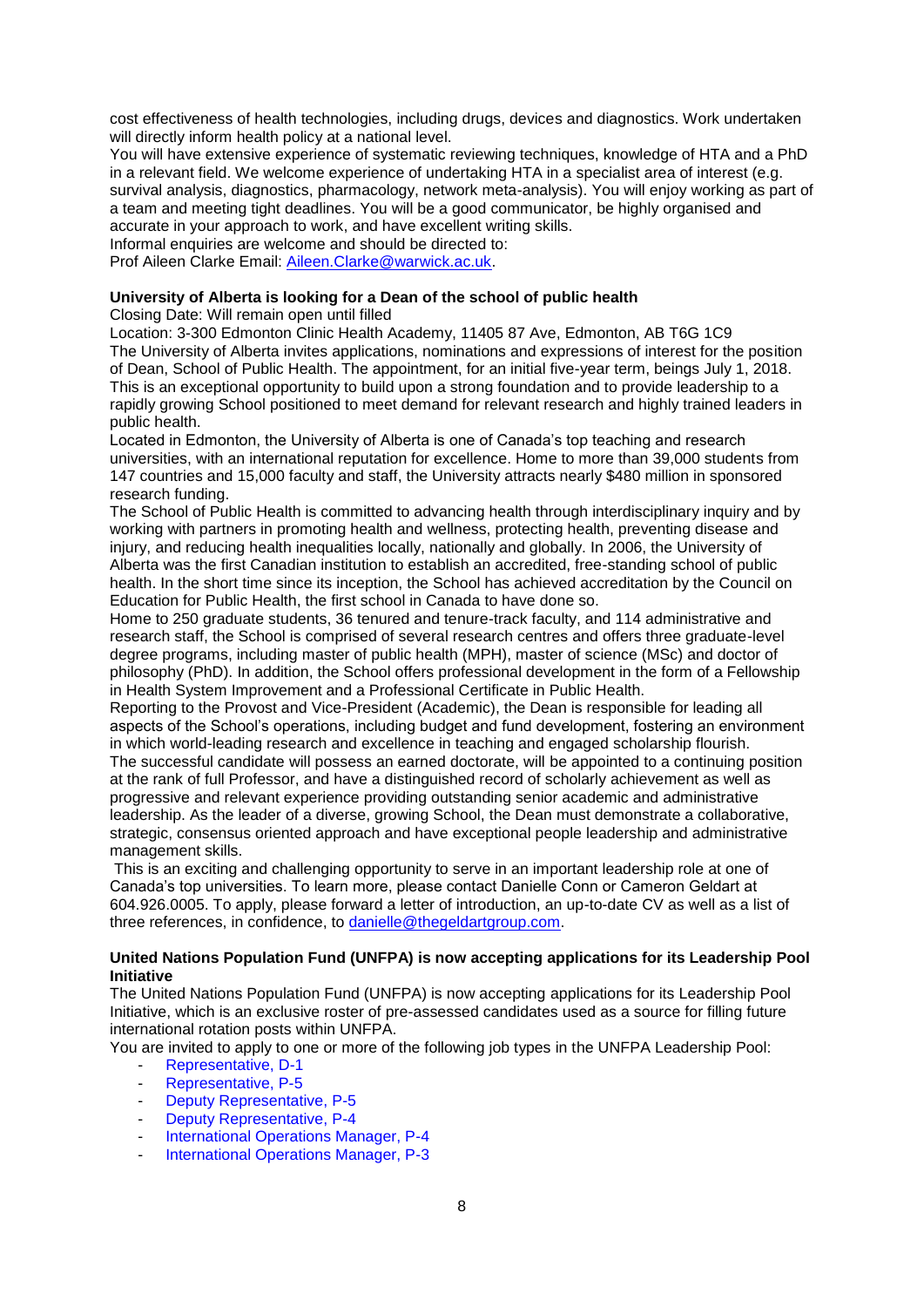After successful inclusion into the Leadership Pool, Pool members will benefit from individualised career advice and provision of tailored development opportunities to enhance their readiness to assume leadership posts.

When rotational post vacancies arise in a particular job type, suitable Pool members will be contacted and invited to indicate their interest and availability in being selected for the vacancies.

#### [More information](http://www.cinfo.ch/en/apply-now-unfpa-leadership-pool-initiative)

*Application deadline: 8 December 2017* 

#### **Faculty of Health Sciences at UiT The Arctic University of Norway is looking for a Research fellow**

The Faculty of Health Sciences at UiT The Arctic University of Norway represents a newly created entity gathering almost all possible health study programs. This facilitates an unique interdisciplinarity and innovation in health education and research. We work closely with the services in the North to solve tomorrow's challenges.

Read more about us at [uit.no/helsefak](https://en.uit.no/om/enhet/forsiden?p_dimension_id=88108www.uit.no/helsefak)

#### *Research Fellow affiliated with the project Heart to Heart: A comparison study of cardiovascular health in Russia and Norway*

*Ref.nr 2017/5751*

UiT The Arctic of University of Norway (UiT), Faculty Health Sciences, has an exciting and challenging PhD position vacant for applicants who wish to obtain the degree of Philosophiae Doctor (PhD) in the field of epidemiology. The position will be within the research group on Epidemiology of Chronic Diseases located in the Department of Community Medicine.

The appointment is for a fixed period of four years, with the objective of completion of research training to the level of a doctoral degree. Admission to the PhD programme is a prerequisite for employment, and the programme period starts on commencement of the position. The PhD research fellow is expected to participate in the faculty's organized research training, and complete the PhD project during the period of employment. Information about the application process for admission to the PhD programme, application form and regulations for the degree of Philosophiae Doctor (PhD) are available at PhD programme - [Faculty of Health Sciences UiT.](http://en.uit.no/ansatte/organisasjon/artikkel?p_document_id=169998andp_dimension_id=88108andp_menu=28713) The position is available for commencement from March 1st 2018 and for a period of four years.

Further information about the position including the project description is available by contacting Professor David Leon, e-mail: david.leon@lshtm.ac.uk or Dr Laila Hopstock, tel: +4777620718, e-mail: laila.hopstock@uit.no

*Application and submitted documents* (see below) must be sent electronically via the application form available on www.jobbnorge.no.

#### *The position's affiliation*

Faculty of Health Sciences, UiT has approximately 800 staff members, 300 PhD-students and 2500 students. The Faculty of Health Sciences is divided into eight departments. The Department of Community Medicine employs approximately 200 persons and is currently divided into six research groups. In addition, there are four associated research centres that are part of the Department. Additionally, the Department of Community Medicine operates the education of future researchers through the research school EPINOR (National research school in population based epidemiology). More information can be found: [https://www.jobbnorge.no/en/available-jobs/job/144795/research](http://euphapedia.eupha.org/newsletter/https:/www.jobbnorge.no/en/available-jobs/job/144795/research-fellow-affiliated-with-the-project-heart-to-heart-a-comparison-study-of-cardiovascular-health-in-russia-and-norway)[fellow-affiliated-with-the-project-heart-to-heart-a-comparison-study-of-cardiovascular-health-in-russia](http://euphapedia.eupha.org/newsletter/https:/www.jobbnorge.no/en/available-jobs/job/144795/research-fellow-affiliated-with-the-project-heart-to-heart-a-comparison-study-of-cardiovascular-health-in-russia-and-norway)[and-norway](http://euphapedia.eupha.org/newsletter/https:/www.jobbnorge.no/en/available-jobs/job/144795/research-fellow-affiliated-with-the-project-heart-to-heart-a-comparison-study-of-cardiovascular-health-in-russia-and-norway)

# <span id="page-8-0"></span>**5. Interesting news**

#### **State of Health in the EU: Country Health Profiles**

Today the European Commissioner for Health and Food Safety, Vytenis Andriukaitis, launched a new series of Country Health Profiles that summarize the performance of health systems in the 28 European Union (EU) Member States.

These concise and policy-relevant profiles, developed jointly by the European Observatory and the Organisation for Economic Co-operation and Development (OECD), are part of the European Commission's State of Health in the EU cycle.

This two-year process is designed to improve country-specific and EU-wide knowledge in the field of health. It will inform various ongoing EU processes and support countries' evidence-based policy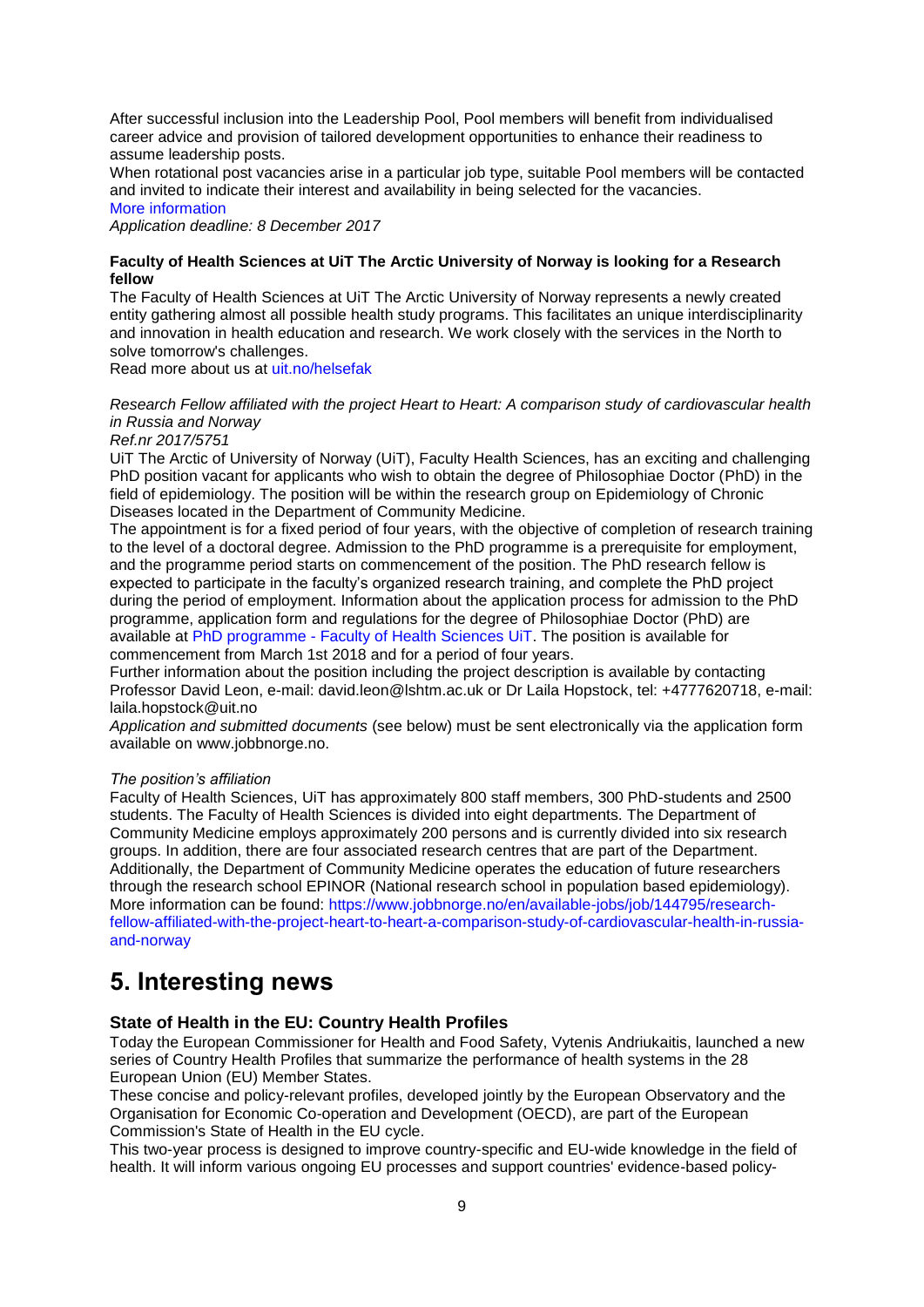making and health reform. Each Country Health Profile provides a brief overview of the main strengths and challenges in a country's health system based on available quantitative and qualitative data and information. It reports on the population health status, the underlying health determinants as well as the health system and its performance in terms of effectiveness, accessibility and resilience. [http://www.euro.who.int/en/about-us/part...](http://www.euro.who.int/en/about-us/partners/observatory/news/news/2017/11/state-of-health-in-the-eu-commission-launches-a-new-series-of-country-health-profiles?utm_source=WHO%2FEurope+mailing+list&ut)

#### **European Awareness Week on Alcohol Related Harm (AWARH)**

Now in its 5th year, the European Awareness Week on Alcohol Related Harm (AWARH) takes place from 20th – 24th November 2017, with various activities being carried out under the theme of "Alcohol" and Cancer". Research in Europe has shown that 1 in 10 Europeans do not know about the connection between alcohol and cancer, and that 1 in 5 do not believe that there is a link between cancer and the drinks that millions of us enjoy every week. The AWARH partners are undertaking a number of activities this week which will highlight the importance of understanding the risks associated with harmful alcohol consumption.

―*Alarmingly, the burden on society of alcohol related harm continues to grow. In the WHO European region approximately 70% of adults drink alcohol*‖ says **Dr Biljana Borzan MEP** who will host an AWARH event at European Parliament, in Brussels, on 23rd November**.** Dr Borzan notes that ―*there is clear evidence linking alcohol to more than 60 diseases, including cancer, cardiovascular diseases such as stroke and hypertension, liver and digestive diseases, and brain diseases*. *The cost of inaction, estimated at 700 billion Euros in healthcare costs alone will only continue to rise, and Europe cannot afford to continue to let that happen*‖. [https://www.eureporter.co/health/2017/11/20/european](https://www.eureporter.co/health/2017/11/20/european-awareness-week-on-alcohol-related-harm-awarh17/)[awareness-week-on-alcohol-related-harm-awarh17/](https://www.eureporter.co/health/2017/11/20/european-awareness-week-on-alcohol-related-harm-awarh17/)

At the AWARH event to be held in the European Parliament on 23rd November the AWARH partners will be issuing a Statement highlighting the link between alcohol and cancer, and asking for concrete steps to be taken to support (1) the implementation of the WHO Global Strategy to Reduce the Harmful Use of Alcohol, and (2) the wider dissemination of the European Code Against Cancer. <http://www.awarh.eu/>

#### **Health service complaints system putting patients at risk, harming doctors' mental health**

Current process for complaints against doctors reduces their wellbeing and causes fear-driven working practices that could compromise patient care, suggests a new English study. United Kingom

[https://www.sciencedaily.com/releases/20...](https://www.sciencedaily.com/releases/2017/11/171122110209.htm?utm_source=feedburner&utm_medium=email&utm_campaign=Feed%3A+sciencedaily%2Fscience_society%2Fpublic_health+%28Public+Health+News+--+Scien)

#### **Teen e-cig use may lead to regular smoking**

High school students who use electronic cigarettes are more likely to start smoking regular cigarettes, a new Canadian study finds. "Youth may be trying e-cigarettes before smoking because they are easier to access: until recently, youth could legally purchase e-cigarettes without nicotine, whereas regular cigarettes cannot be sold to young people under 18 years of age," said study author David Hammond.

[https://consumer.healthday.com/kids-heal...](https://consumer.healthday.com/kids-health-information-23/adolescents-and-teen-health-news-719/teen-e-cig-use-may-lead-to-regular-smoking-727868.html)

#### **Web-based social media intervention can positively influence parental vaccine behaviors**

Pregnant women who received vaccine information through an interactive website monitored by a clinical expert were more likely to vaccinate their children than those who did not use the web resource, according to a Kaiser Permanente study published in the journal *Pediatrics*. [https://www.sciencedaily.com/releases/20...](https://www.sciencedaily.com/releases/2017/11/171106100122.htm?utm_source=feedburner&utm_medium=email&utm_campaign=Feed%3A+sciencedaily%2Fscience_society%2Fpublic_health+%28Public+Health+News+--+Scien)

#### **In pursuit of a universal flu vaccine**

Developing a universal flu vaccine that would protect against all seasonal and pandemic strains of the virus is no easy task, and new research suggests that one of the most promising strategies -- creating a vaccine that targets the 'stalk' of a protein that covers the flu virus -- is a strong one, but isn't completely bulletproof. Researchers found that the stalk of the hemagglutinin protein can vary in response to pressure from the immune system.

[https://www.sciencedaily.com/releases/20...](https://www.sciencedaily.com/releases/2017/11/171103105718.htm?utm_source=feedburner&utm_medium=email&utm_campaign=Feed%3A+sciencedaily%2Fscience_society%2Fpublic_health+%28Public+Health+News+--+Scien)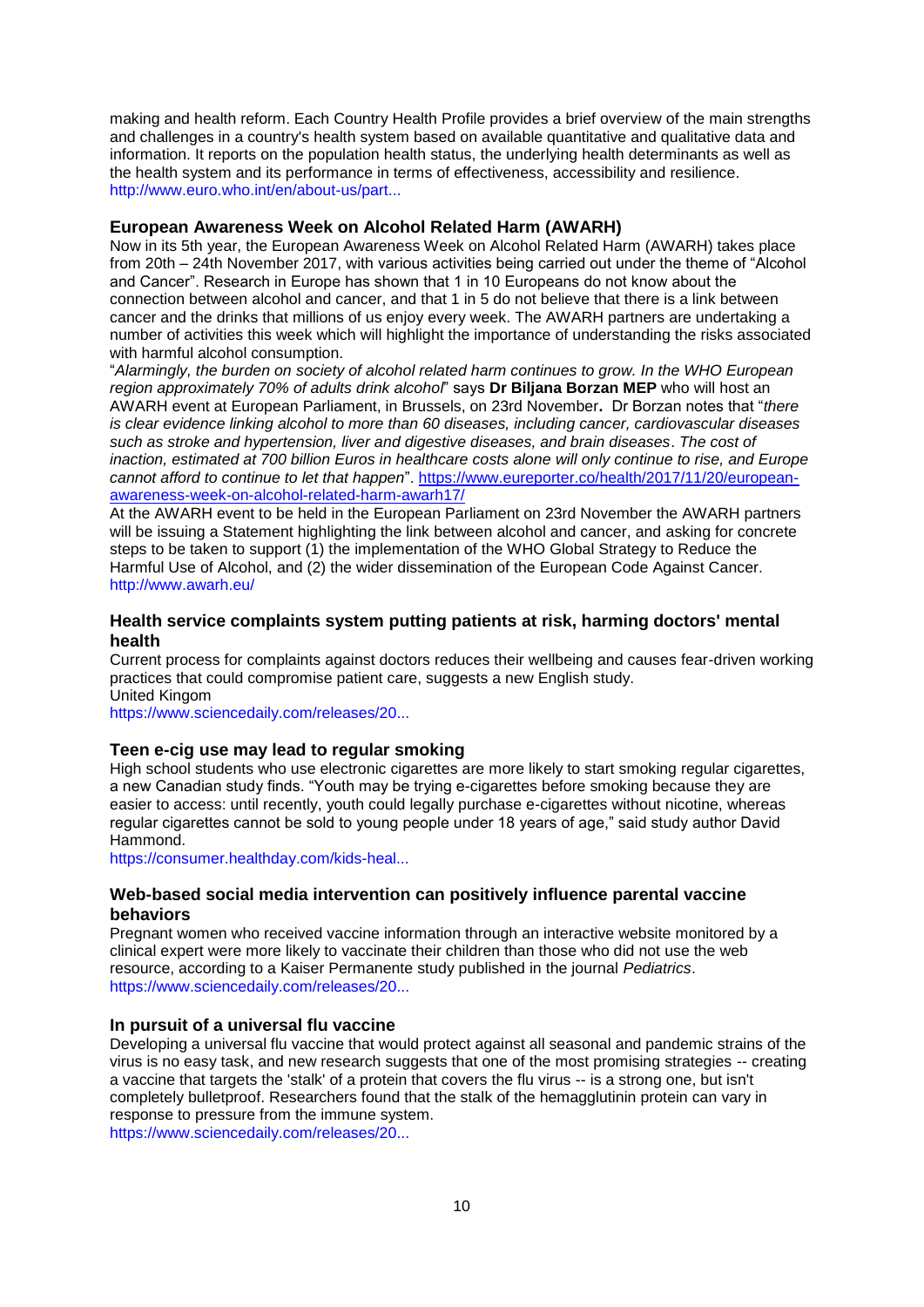## **Four in ten healthcare professionals work while sick**

A new study suggests that healthcare professionals (HCPs) should heed to their own advice: stay home when sick. Some four in 10 HCPs work while experiencing influenza-like illness. [https://www.sciencedaily.com/releases/20...](https://www.sciencedaily.com/releases/2017/11/171101130411.htm?utm_source=feedburner&utm_medium=email&utm_campaign=Feed%3A+sciencedaily%2Fscience_society%2Fpublic_health+%28Public+Health+News+--+Scien)

#### **Using social media big data to combat prescription drug crisis**

Researchers conducted a critical review of existing literature to determine whether social media big data can be used to understand communication and behavioral patterns related to prescription drug abuse. Their study found that with proper research methods and attention to privacy and ethical issues, social media big data can reveal important information concerning drug abuse, such as userreported side effects, drug cravings, emotional states, and risky behaviors. [https://www.sciencedaily.com/releases/20...](https://www.sciencedaily.com/releases/2017/11/171116163032.htm?utm_source=feedburner&utm_medium=email&utm_campaign=Feed%3A+sciencedaily%2Fscience_society%2Fpublic_health+%28Public+Health+News+--+Scien)

#### **Minimum alcohol pricing goes ahead in Scotland after drinks industry loses legal battle**

Scotland will become the first country in the world to set a minimum price for alcohol, after the final rejection of legal attempts by the drinks industry to block the move. [http://www.bmj.com/content/359/bmj.j5302](http://www.bmj.com/content/359/bmj.j5302?utm_medium=email&utm_campaign_name=201711328&utm_source=etoc_weekly)

#### **Serious health risks associated with energy drinks**

A review of the advertised benefits, nutritional content and public health effects of energy drinks finds their advertised short-term benefits can be outweighed by serious health risks. The study also highlights the worrying trend of mixing energy drinks with alcohol. To curb this growing public health issue, policy makers should regulate sales and marketing towards children and adolescents and set upper limits on caffeine.

[https://www.sciencedaily.com/releases/20...](https://www.sciencedaily.com/releases/2017/11/171115124519.htm?utm_source=feedburner&utm_medium=email&utm_campaign=Feed%3A+sciencedaily%2Fscience_society%2Fpublic_health+%28Public+Health+News+--+Scien)

#### **Health, social care spending cuts linked to 120,000 excess deaths in England**

The squeeze on public finances since 2010 is linked to nearly 120,000 excess deaths in England, with the over-60s and care home residents bearing the brunt, reveals a first study of its kind. United Kingdom

[https://www.sciencedaily.com/releases/20...](https://www.sciencedaily.com/releases/2017/11/171115195300.htm?utm_source=feedburner&utm_medium=email&utm_campaign=Feed%3A+sciencedaily%2Fscience_society%2Fpublic_health+%28Public+Health+News+--+Scien)

#### **Meningococcal vaccine could protect against 91 percent of targeted bacterial strains**

Up to 91 percent of bacterial strains causing a common type of invasive serogroup B meningococcal disease in children and young adults are likely to be covered by a four-component vaccine called MenB-4C (Bexsero), according to laboratory studies.

[https://www.sciencedaily.com/releases/20...](https://www.sciencedaily.com/releases/2017/11/171122131449.htm?utm_source=feedburner&utm_medium=email&utm_campaign=Feed%3A+sciencedaily%2Fscience_society%2Fpublic_health+%28Public+Health+News+--+Scien)

#### **New findings to help HIV scientists establish 'template' for potent antibodies**

New data further illuminate how some human beings generate powerful, HIV-blocking antibodies. These results offer important insight into a potential AIDS vaccine design. [https://www.sciencedaily.com/releases/20...](https://www.sciencedaily.com/releases/2017/11/171121121500.htm?utm_source=feedburner&utm_medium=email&utm_campaign=Feed%3A+sciencedaily%2Fscience_society%2Fpublic_health+%28Public+Health+News+--+Scien)

# <span id="page-10-0"></span>**6. Upcoming courses and conferences**

**GOING**@INTERNATIONAL »medicine & health«

Education, Training & Career

[Going International](http://www.goinginternational.eu/) is the first source for finding courses, seminars, congresses and other events in the fields of medicine & health. Going International is Europe's biggest service provider and information platform and serves as an interface between organisers and participants of events. Going International is an official partner of EUPHA.

Title: **[Shape the future of Diabetes: IDF congress 2017](http://www.idf.org/congress)** Date / location: 4 Dec 2017 - 8 Dec 2017 / Abu Dhabi Organiser: International Diabetes Federation

Title: **[Pregnancy and programming and later risk of obesity](https://phdcourses.ku.dk/DetailKursus.aspx?id=103746&sitepath=SUND)** Date / location: 22 Jan 2018 / Frederiksberg, Denmark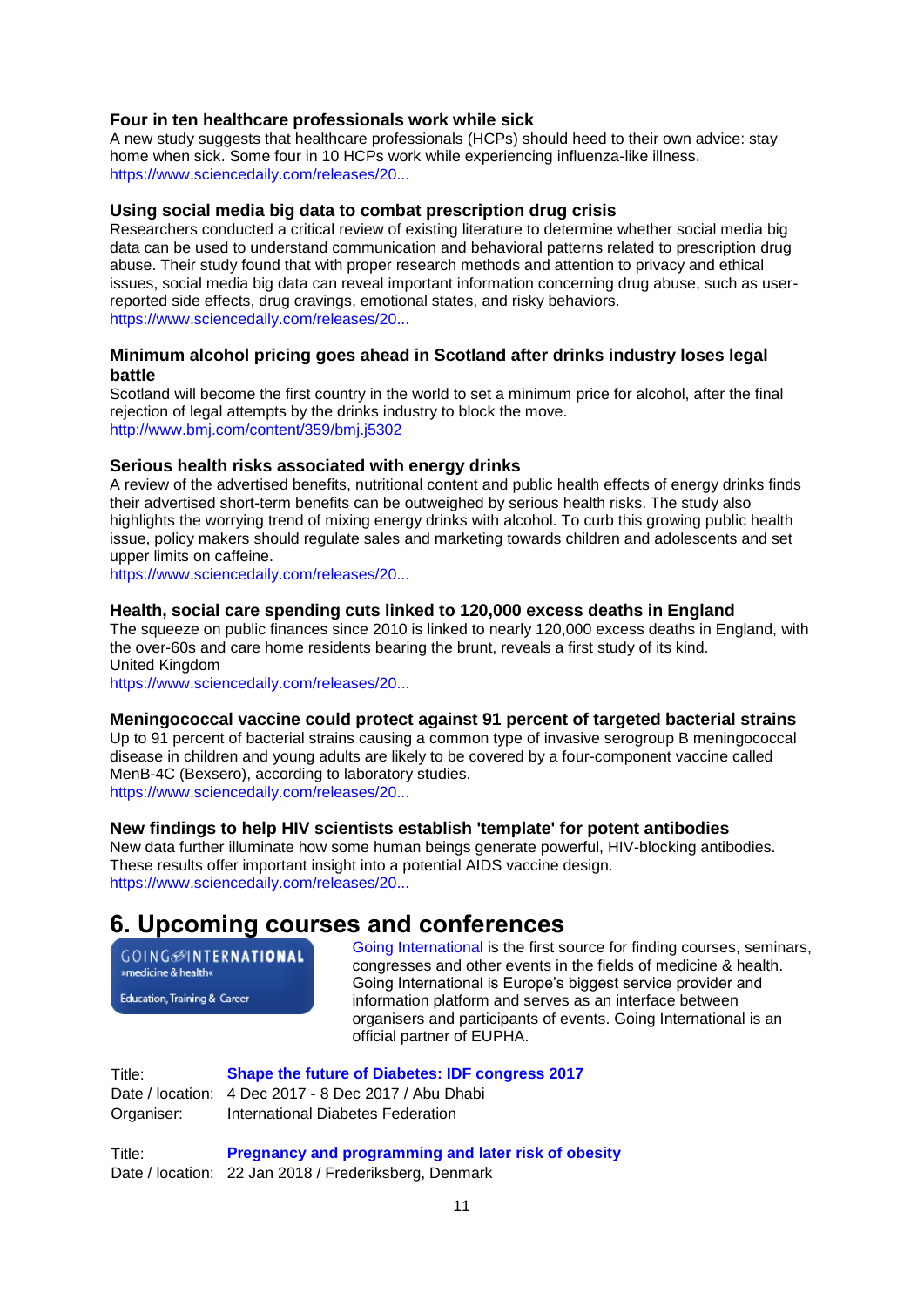| Organiser:                               | <b>Faculty of Health and Medical Sciences</b>                                                                                                                                                                                                           |
|------------------------------------------|---------------------------------------------------------------------------------------------------------------------------------------------------------------------------------------------------------------------------------------------------------|
| Title:<br>Organiser:                     | <b>RCPE Symposium: Global Health</b><br>Date / location: 21 Feb 2018 / Edinburgh, United Kingdom<br>Royal College of Physicians of Edinburgh                                                                                                            |
| Title:                                   | Third Training school: Extended Working Lives: Issues and Methods for                                                                                                                                                                                   |
| Date / location:<br>Organiser:           | <b>Policy Evaluation</b><br>18 Mar 2018 - 21 Mar 2018 / Brno, Czech Republic<br>COST ACTION IS1409                                                                                                                                                      |
| Title:<br>Organiser:                     | <b>Health Economics for Public Health Practice and Research</b><br>Date / location: 19 Mar 2018 - 21 Mar 2018 / Bangor, United Kingdom<br><b>Bangor University</b>                                                                                      |
| Title:<br>Date / location:<br>Organiser: | <b>Health Economics for Public Health Practice and Research</b><br>19 Mar 2018 - 21 Mar 2018 / Bangor, United Kingdom<br><b>Bangor University</b>                                                                                                       |
| Title:                                   | 19th Congress of the Section of Epidemiology and Social Psychiatry of the                                                                                                                                                                               |
| Date / location:<br>Organiser:           | <b>European Psychiatric Association (EPA)</b><br>4 Apr 2018 - 7 Apr 2018 / Vienna, Austria<br><b>EPA</b>                                                                                                                                                |
| Title:<br>Date / location:<br>Organiser: | <b>International Symposium on Global Health</b><br>7 May 2018 - 8 May 2018 / Athens, Greece<br><b>ATINER</b>                                                                                                                                            |
| Title:<br>Organiser:                     | Healthy aging at the crossroads: challenges and need for further action<br>Date / location: 10 May 2018 - 12 May 2018 / Istanbul, Turkey<br><b>Healthy Community Association</b>                                                                        |
| Title:                                   | 1st World Congress on Migration, Ethnicity, Race and Health - Diversity and<br>health                                                                                                                                                                   |
| Date / location:                         | 17 May 2018 - 19 May 2018 / Edinburgh, Scotland                                                                                                                                                                                                         |
| Title:<br>Date / location:<br>Organiser: | International global health and antimicrobrial resistance workshop 2018<br>23 May 2018 / Geneva, Switzerland<br><b>WFPHA</b>                                                                                                                            |
| Title:                                   | 26th International Conference on Health Promoting Hospitals and Health<br><b>Services</b>                                                                                                                                                               |
| Date / location:<br>Organiser:           | 6 Jun 2018 - 8 Jun 2018 / Bologna, Italy<br>Italian regional HPH network Emilia-Romagna together with WHO Collaborating<br>Centre for Health Promotion in Hospitals and Health Care at Gesundheit Österreich<br>GmbH (Austrian Public Health Institute) |
| Title:<br>Date / location:<br>Organiser: | <b>Assessing Public Health in Emergency Situations (APHES)</b><br>2 Jul 2018 - 13 Jul 2018 / Brussels, Belgium<br>The Centre for Research on the Epidemiology of Disasters (CRED)                                                                       |
| Title:                                   | 27 Summer course European Training Consortium Public health and health                                                                                                                                                                                  |
|                                          | promotion<br>Date / location: 15 Jul 2018 - 27 Jul 2018 / Perugia, Italy                                                                                                                                                                                |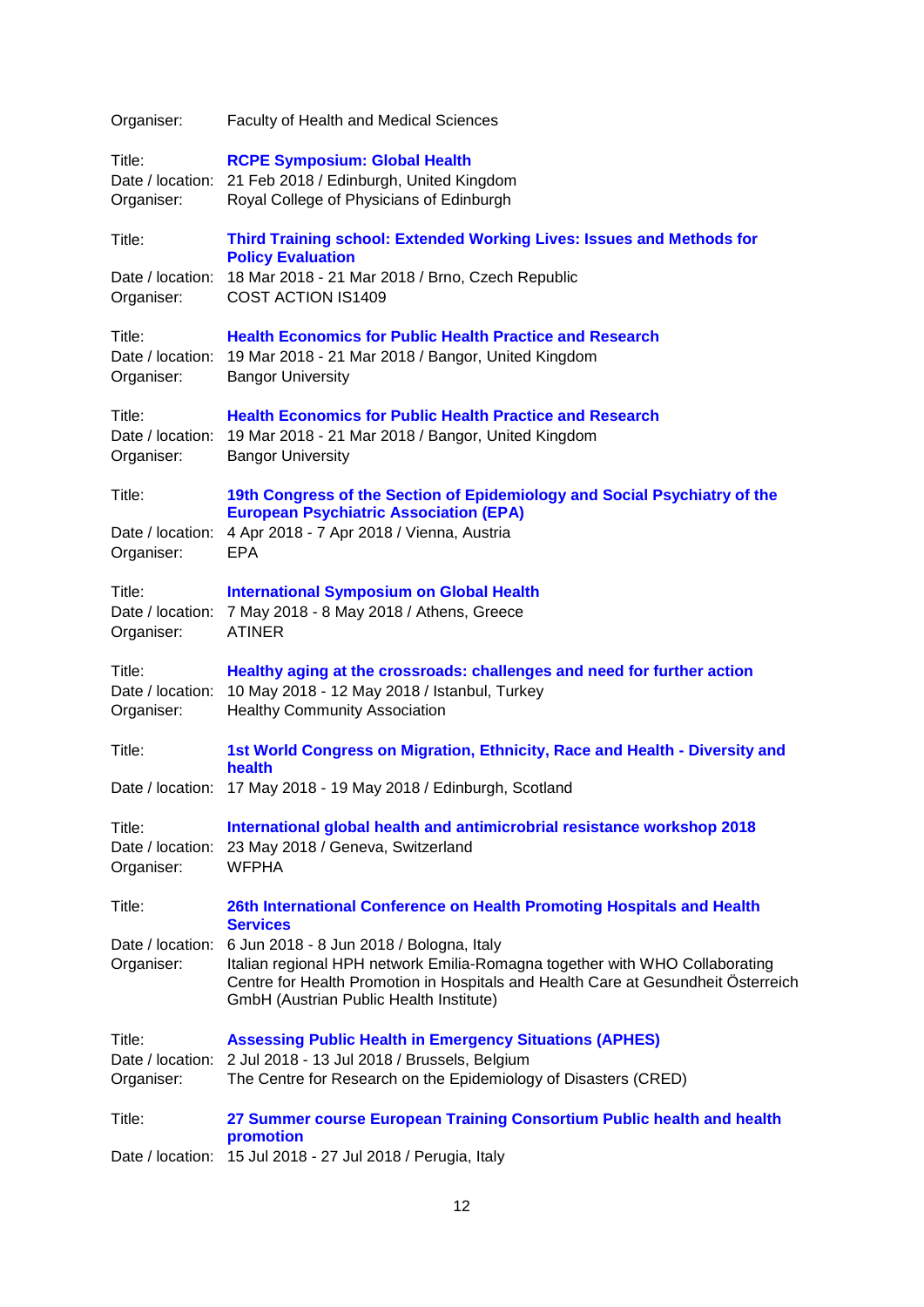Organiser: Experimental Center for Health Promotion and Education (CeSPES)

Title: **[Law Enforcement and Public Health Conference 2018](https://leph2018toronto.com/)** Date / location: 21 Oct 2018 - 24 Oct 2018 / Toronto, Canada Organiser: GLEPHA

# <span id="page-12-0"></span>**7. Interesting publications**

**Boosting implementation of Health 2020 and the 2030 Agenda: the WHO Small Countries Initiative**

[http://www.euro.who.int/en/about-us/netw...](http://www.euro.who.int/en/about-us/networks/small-countries-initiative/boosting-implementation-of-health-2020-and-the-2030-agenda-the-who-small-countries-initiative-2017)

**Associations between the structural and functional aspects of social relations and poor mental**  [https://bmcpublichealth.biomedcentral.co...](https://bmcpublichealth.biomedcentral.com/articles/10.1186/s12889-017-4871-x)

**The long-term financial consequences of breast cancer: a Danish registry-based cohort study** [https://bmcpublichealth.biomedcentral.co...](https://bmcpublichealth.biomedcentral.com/articles/10.1186/s12889-017-4839-x)

**Public Health Practice and Policy to Improve Child and Adolescent Health in Europe** [https://authors.elsevier.com/a/1VxrU55CrofS2](http://communications.elsevier.com/r/?id=h52daca91,27db63a1,27db7ca5andp1=authors.elsevier.com/a/1VxrU55CrofS2)

**Quantifying the need for enhanced case management for TB patients as part of TB cohort audit in the North West of England: a descriptive study** [https://bmcpublichealth.biomedcentral.co...](https://bmcpublichealth.biomedcentral.com/articles/10.1186/s12889-017-4892-5)

**Worklife expectancy in a cohort of Danish employees aged 55-65 years - comparing a multistate Cox proportional hazard approach with conventional multi-state life tables** [https://bmcpublichealth.biomedcentral.co...](https://bmcpublichealth.biomedcentral.com/articles/10.1186/s12889-017-4890-7)

**Perspectives - The need to monitor actions on the social determinants of health** Frank Pega, Nicole B Valentine, Kumanan Rasanathan, Ahmad Reza Hosseinpoor, Tone P Torgersen, Veerabhadran Ramanathan, Tipicha Posayanonda, Nathalie Röbbel, Yassine Kalboussi, David H Rehkopf, Carlos Dora, Eugenio R Villar Montesinos and Maria P Neira Bull World Health Organ 2017;95:784–787 doi:<http://dx.doi.org/10.2471/BLT.16.184622> Published online: September 2017

<span id="page-12-1"></span>**8. European Commission news**

#### **Commission recommendations on improvement to package leaflets: EMA publishes action plan**

The Commission [recommendations](http://ec.europa.eu/newsroom/sante/newsletter-specific-archive-issue.cfm?newsletter_service_id=327&newsletter_issue_id=5973&page=1&fullDate=Wed%2015%20Nov%202017&lang=default) on improving the information contained on product leaflets for EU medicines are the basis of the European Medicines Agency's (EMA) newly published [action plan](http://www.ema.europa.eu/ema/index.jsp?curl=pages/news_and_events/news/2017/11/news_detail_002853.jsp) on improving production information for EU medicine.

#### **Tackling Antimicrobial Resistance - Series of workshops on the prevention and control of AMR launched**

The European Commission will organise the first of a series of 15 workshops on the prevention and control of AMR in the context of an overall One Health approach. The workshops will be organised between now and March 2019 in a number of European capitals, namely Madrid, Copenhagen, Prague, Zagreb, Stockholm and Sofia. The next workshop takes place in Prague between 11 and 14 December 2017. [More info...](http://ec.europa.eu/newsroom/sante/newsletter-specific-archive-issue.cfm?newsletter_service_id=327&newsletter_issue_id=5927&page=1&fullDate=Mon%2013%20Nov%202017&lang=default)

## **The results are in: EU's third Health Programme is on track and having impact**

The EU Health Programme is evaluated midway through and at the end of its six-year term to make sure that public spending is justified and produces real benefits, explains Deputy Director-General for Health and Food Safety Martin Seychell. [More info...](https://ec.europa.eu/health/health-eu-newsletter-204-focus_en)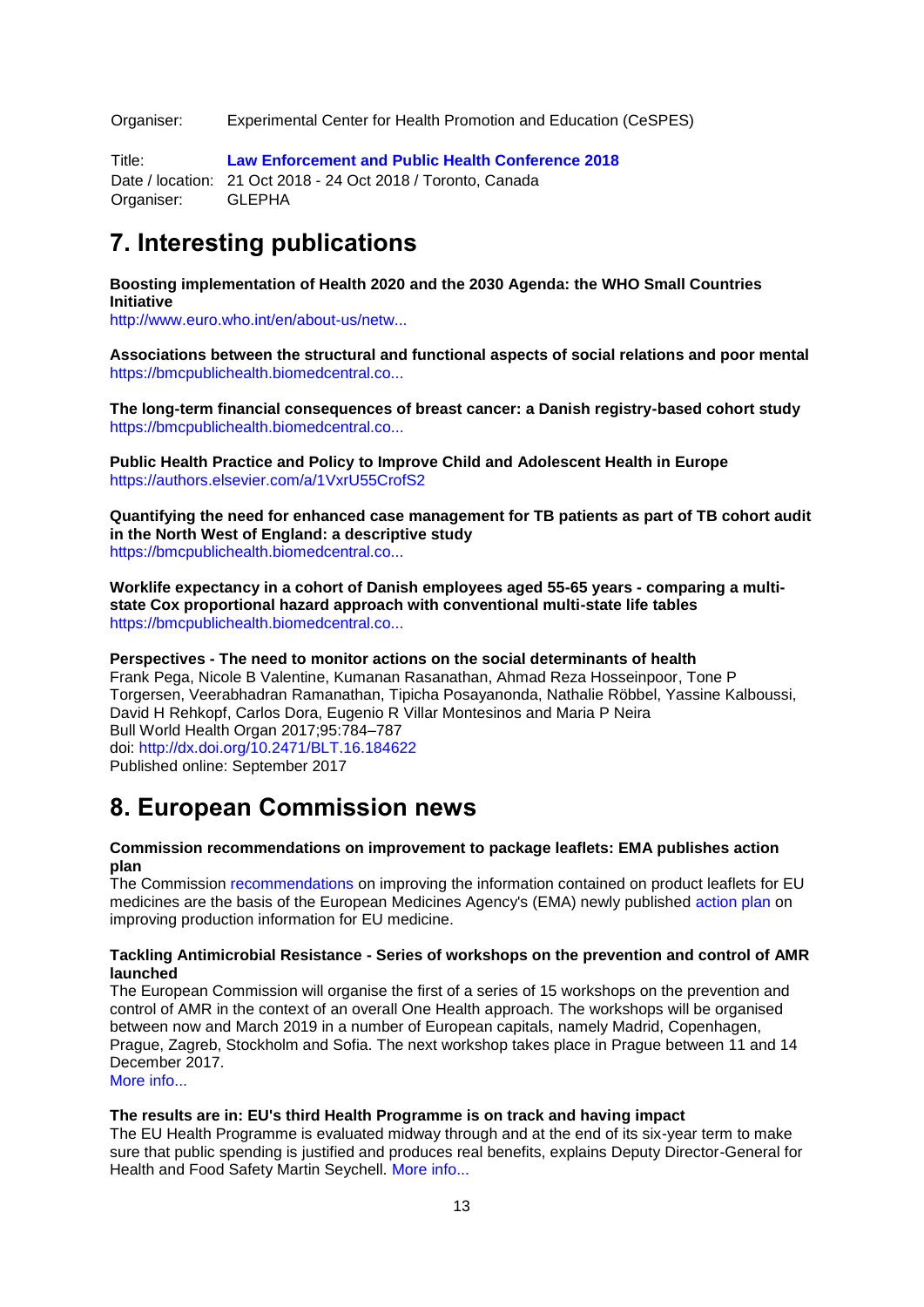**Good Manufacturing Practices for Advanced Therapies: Commission adopts new Guidelines** 

The new guidelines, developed after extensive consultation with stakeholders, the European Medicines Agency and competent national authorities, adapt the Good Manufacturing Practices requirements to the specific characteristics of Advanced Therapy Medicinal Products (ATMPs) and address novel scenarios such as decentralised manufacturing, automated production, and reconstitution of ATMPs. [More info...](http://ec.europa.eu/newsroom/sante/newsletter-specific-archive-issue.cfm?newsletter_service_id=327&newsletter_issue_id=6070)

# **Commission diagnoses the state of health in the EU**

Only by rethinking our health systems can we ensure that they remain fit-for-purpose and provide patient-centred care. This is what the 28 Country Health Profiles published today by the Commission, along with the Companion Report suggest. The reports provide an in-depth analysis of EU Member States' health systems.

More info availabel [here.](http://europa.eu/rapid/press-release_IP-17-4722_en.htm)

**Vaccination in the spotlight: Health Commissioner awards 3 NGOs for outstanding initiatives** At the EU Health Policy Platform annual meeting held 27 November 2017 in Brussels, Vytenis **Andriukaitis**, Commissioner for Health and Food Safety, awarded the **EU Health Award for Health Award for NGOs promoting vaccination** – a prize which aims to reward outstanding initiatives by NGOs which have helped achieve higher levels of public health for Europeans through vaccination. More information and the winners [here.](https://ec.europa.eu/health/ngo_award/home_en)

# <span id="page-13-0"></span>**9. European Centre for Disease Prevention and Control news**

#### **Eurosurveillance - Volume 22, Issue 44, 02 November 2017**

Rapid communication

[Transmission dynamics of the ongoing chikungunya outbreak in Central Italy: from coastal areas to the](http://www.eurosurveillance.org/content/10.2807/1560-7917.ES.2017.22.44.17-00685)  [metropolitan city of Rome, summer 2017](http://www.eurosurveillance.org/content/10.2807/1560-7917.ES.2017.22.44.17-00685)

#### Research article

[End-of-season influenza vaccine effectiveness in adults and children, United Kingdom, 2016/17](http://www.eurosurveillance.org/content/10.2807/1560-7917.ES.2017.22.44.17-00306) [The proportion of asymptomatic infections and spectrum of disease among pregnant women infected](http://www.eurosurveillance.org/content/10.2807/1560-7917.ES.2017.22.44.17-00102)  [by Zika virus: systematic monitoring in French Guiana, 2016](http://www.eurosurveillance.org/content/10.2807/1560-7917.ES.2017.22.44.17-00102)

#### Surveillance and outbreak report

[Livestock-associated meticillin-resistant Staphylococcus aureus \(MRSA\) among human MRSA](http://www.eurosurveillance.org/content/10.2807/1560-7917.ES.2017.22.44.16-00696)  [isolates, European Union/European Economic](http://www.eurosurveillance.org/content/10.2807/1560-7917.ES.2017.22.44.16-00696) Area countries, 2013

#### **Eurosurveillance - Volume 22, Issue 45, 09 November 2017**

Research article

[Epidemiological information is key when interpreting whole genome sequence data –](http://www.eurosurveillance.org/content/10.2807/1560-7917.ES.2017.22.45.17-00137) lessons learned [from a large Legionella pneumophila outbreak in Warstein, Germany, 2013](http://www.eurosurveillance.org/content/10.2807/1560-7917.ES.2017.22.45.17-00137)

#### Surveillance and outbreak report

[Surveillance and laboratory detection for non-polio enteroviruses in the European Union/European](http://www.eurosurveillance.org/content/10.2807/1560-7917.ES.2017.22.45.16-00807)  [Economic Area, 2016](http://www.eurosurveillance.org/content/10.2807/1560-7917.ES.2017.22.45.16-00807)

[Gastroenteritis outbreaks on cruise ships: contributing factors and thresholds for early outbreak](http://www.eurosurveillance.org/content/10.2807/1560-7917.ES.2017.22.45.16-00576)  [detection](http://www.eurosurveillance.org/content/10.2807/1560-7917.ES.2017.22.45.16-00576)

#### **Eurosurveillance - Volume 22, Issue 46, 16 November 2017**

**Miscellaneous** 

[Note from the editors: 10th European Antibiotic Awareness Day \(EAAD\) –](http://www.eurosurveillance.org/content/10.2807/1560-7917.ES.2017.22.46.171116-2) raising awareness about [prudent use of antimicrobials to help curb antimicrobial resistance](http://www.eurosurveillance.org/content/10.2807/1560-7917.ES.2017.22.46.171116-2)

Rapid communication

[Dynamics of the pneumonic plague epidemic in Madagascar, August to October 2017](http://www.eurosurveillance.org/content/10.2807/1560-7917.ES.2017.22.46.17-00710)